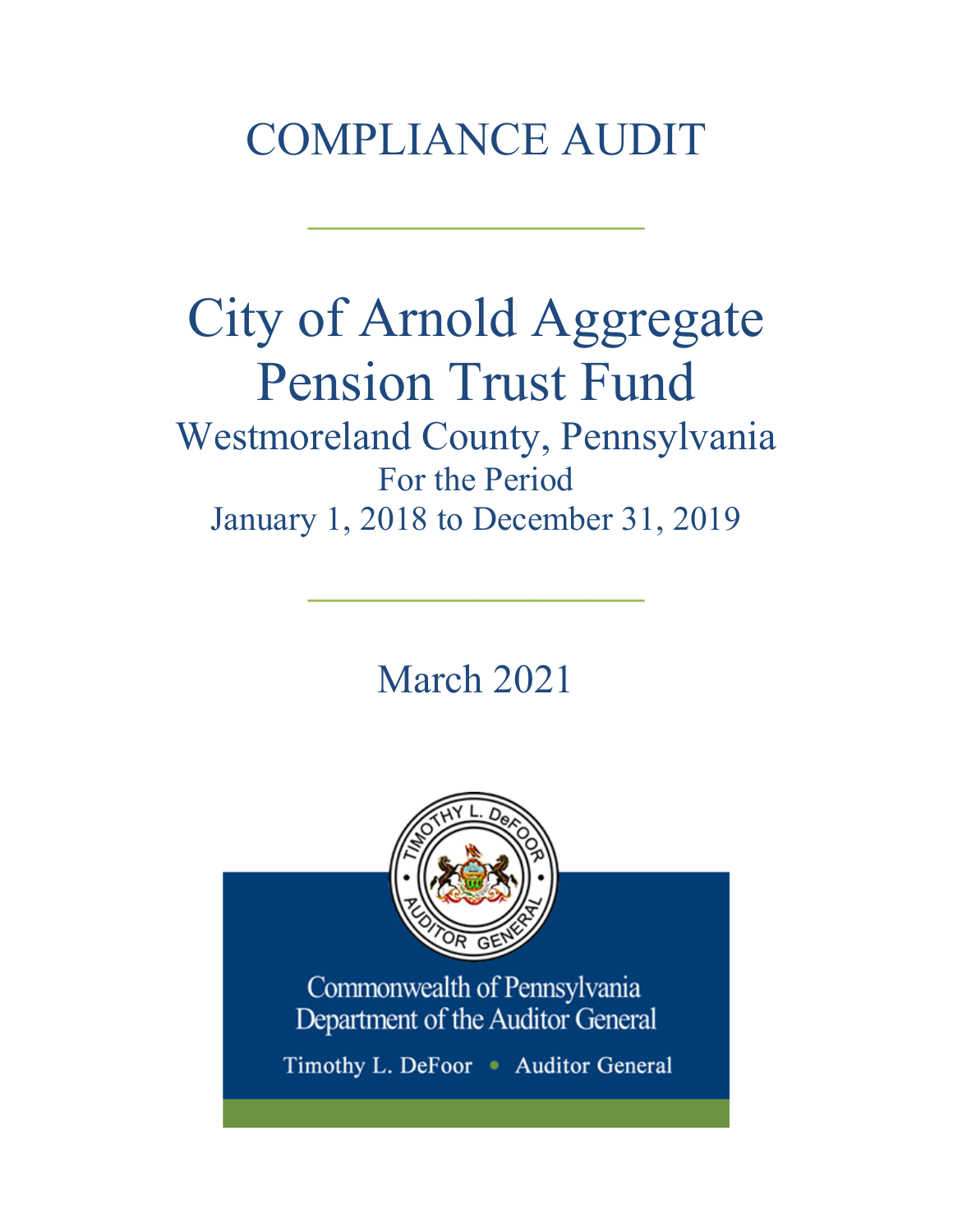

**Commonwealth of Pennsylvania Department of the Auditor General** Harrisburg, PA 17120-0018 Facebook: Pennsylvania Auditor General Twitter: @PAAuditorGen www.PaAuditor.gov

TIMOTHY L. DEFOOR **AUDITOR GENERAL** 

The Honorable Mayor and City Council City of Arnold Westmoreland County Arnold, PA 15068

We have conducted a compliance audit of the City of Arnold Aggregate Pension Trust Fund for the period January 1, 2018 to December 31, 2019. We also evaluated compliance with some requirements subsequent to that period when possible. The audit was conducted pursuant to authority derived from the Municipal Pension Plan Funding Standard and Recovery Act (Act 205 of 1984, as amended, 53 P.S. § 895.402(j)), which requires the Auditor General, as deemed necessary, to audit every municipality which receives general municipal pension system state aid and every municipal pension plan and fund in which general municipal pension system state aid is deposited. The audit was not conducted, nor was it required to be, in accordance with Government Auditing Standards issued by the Comptroller General of the United States. We planned and performed the audit to obtain sufficient, appropriate evidence to provide a reasonable basis for our findings and conclusions based on our audit objectives. We believe that the evidence obtained provides a reasonable basis for our findings and conclusions based on our audit objectives.

The objectives of the audit were:

- 1. To determine if municipal officials took appropriate corrective action to address the findings contained in our prior report; and
- 2. To determine if the pension trust fund was administered in compliance with applicable state laws, regulations, contracts, administrative procedures, and local ordinances and policies.

Our audit was limited to the areas related to the objectives identified above. To determine if municipal officials took appropriate corrective action to address the findings contained in our prior report, we inquired of plan officials and evaluated supporting documentation provided by officials evidencing that the suggested corrective action has been appropriately taken. To determine whether the pension trust fund was administered in compliance with applicable state laws, regulations, contracts, administrative procedures, and local ordinances and policies, our methodology included the following: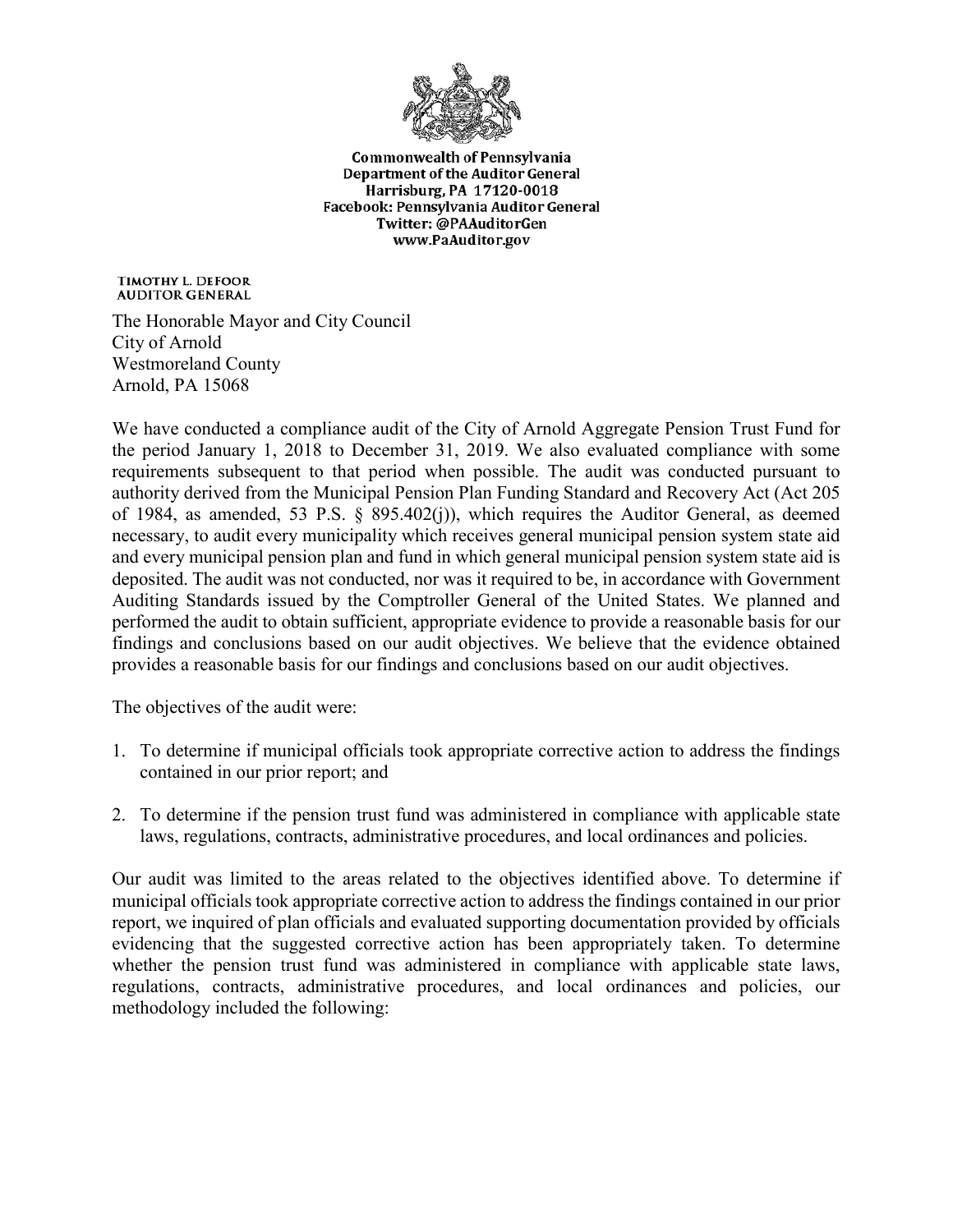- We determined whether state aid was properly determined and deposited in accordance with Act 205 requirements by verifying the annual deposit date of state aid and determining whether deposits were made within 30 days of receipt for all years within the period under audit.
- We determined whether annual employer contributions were calculated and deposited in accordance with the plans' governing documents and applicable laws and regulations by examining the municipality's calculation of the plans' annual financial requirements and minimum municipal obligation (MMO) and comparing these calculated amounts to amounts actually budgeted and deposited into the pension plans as evidenced by supporting documentation.
- We determined whether annual employee contributions were calculated, deducted, and deposited into the pension plans in accordance with the plans' governing documents and applicable laws and regulations by testing total members' contributions on an annual basis using the rates obtained from the plans' governing documents in effect for all years within the period under audit and examining documents evidencing the deposit of these employee contributions into the pension plans.
- ⋅ We determined that there were no benefit calculations prepared for the years covered by our audit period.
- We determined whether the January 1, 2019 actuarial valuation reports were prepared and submitted by March 31, 2020 in accordance with Act 205 and whether selected information provided on these reports is accurate, complete, and in accordance with plan provisions to ensure compliance for participation in the state aid program by comparing selected information to supporting source documentation.
- ⋅ We determined whether all annual special ad hoc postretirement reimbursements received by the municipality were authorized and appropriately deposited in accordance with Act 147 by tracing information to supporting documentation maintained by plan officials.

City officials are responsible for establishing and maintaining effective internal controls to provide reasonable assurance that the City of Arnold Aggregate Pension Trust Fund is administered in compliance with applicable state laws, regulations, contracts, administrative procedures, and local ordinances and policies. As previously described, we tested transactions, interviewed selected officials, and performed procedures to the extent necessary to provide reasonable assurance of detecting instances of noncompliance with legal and regulatory requirements or noncompliance with provisions of contracts, administrative procedures, and local ordinances and policies that are significant within the context of the audit objectives.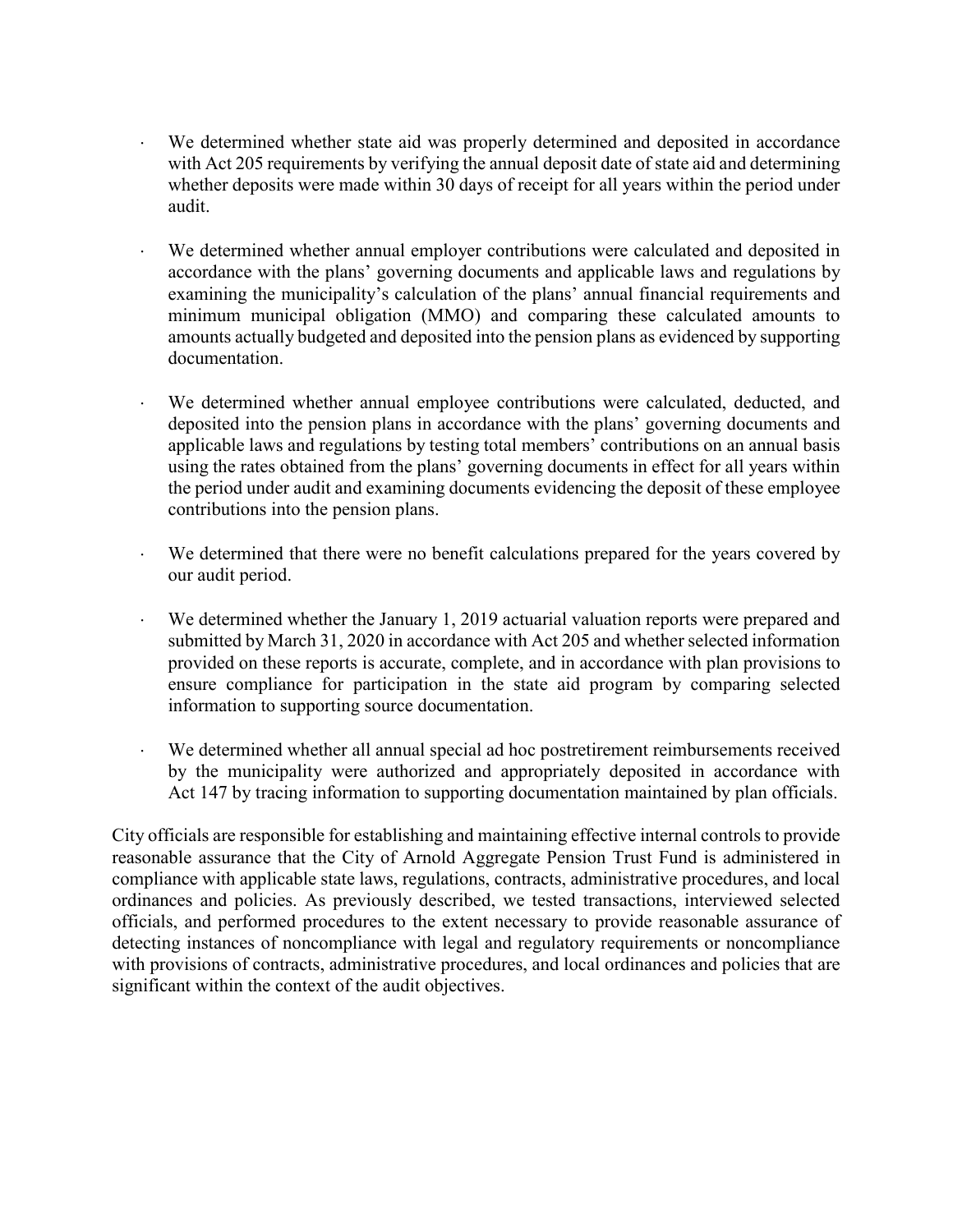The results of our procedures indicated that, in all significant respects, the City of Arnold Aggregate Pension Trust Fund was administered in compliance with applicable state laws, regulations, contracts, administrative procedures, and local ordinances and policies, except as noted in the following findings further discussed later in this report:

Civilian Employees' Pension Plan:

| Finding No. 1 – Partial Compliance With Prior Recommendation - Incorrect<br>Data On Certification Form AG 385 Resulting In An<br>Overpayment Of State Aid |
|-----------------------------------------------------------------------------------------------------------------------------------------------------------|
| Finding No. 2 – Partial Compliance With Prior Recommendation - Failure To<br>Fully Pay The Minimum Municipal Obligation Of The Plan                       |
| Finding No. 3 - Noncompliance With Prior Recommendation - Inconsistent<br>Pension Benefits                                                                |

Civilian Employees' and Police Pension Plans:

|  |                      |  | Finding No. 4 – Noncompliance With Prior Recommendation - Untimely |  |
|--|----------------------|--|--------------------------------------------------------------------|--|
|  | Deposit Of State Aid |  |                                                                    |  |

We also noted a matter that has been included in the following observation further discussed later in this report:

Observation – Absence Of Measures Necessary To Ensure An Effective Transition Of Duties

As previously noted, one of the objectives of our audit of the City of Arnold Aggregate Pension Trust Fund was to determine compliance with applicable state laws, regulations, contracts, administrative procedures, and local ordinances and policies. Act 205 was amended on September 18, 2009, through the adoption of Act 44 of 2009. Among several provisions relating to municipal pension plans, the act provides for the implementation of a distress recovery program. Three levels of distress have been established:

| Level | Indication        | Funding Criteria |
|-------|-------------------|------------------|
| L.    | Minimal distress  | 70-89%           |
| Н     | Moderate distress | $50 - 69\%$      |
| Ш     | Severe distress   | Less than $50\%$ |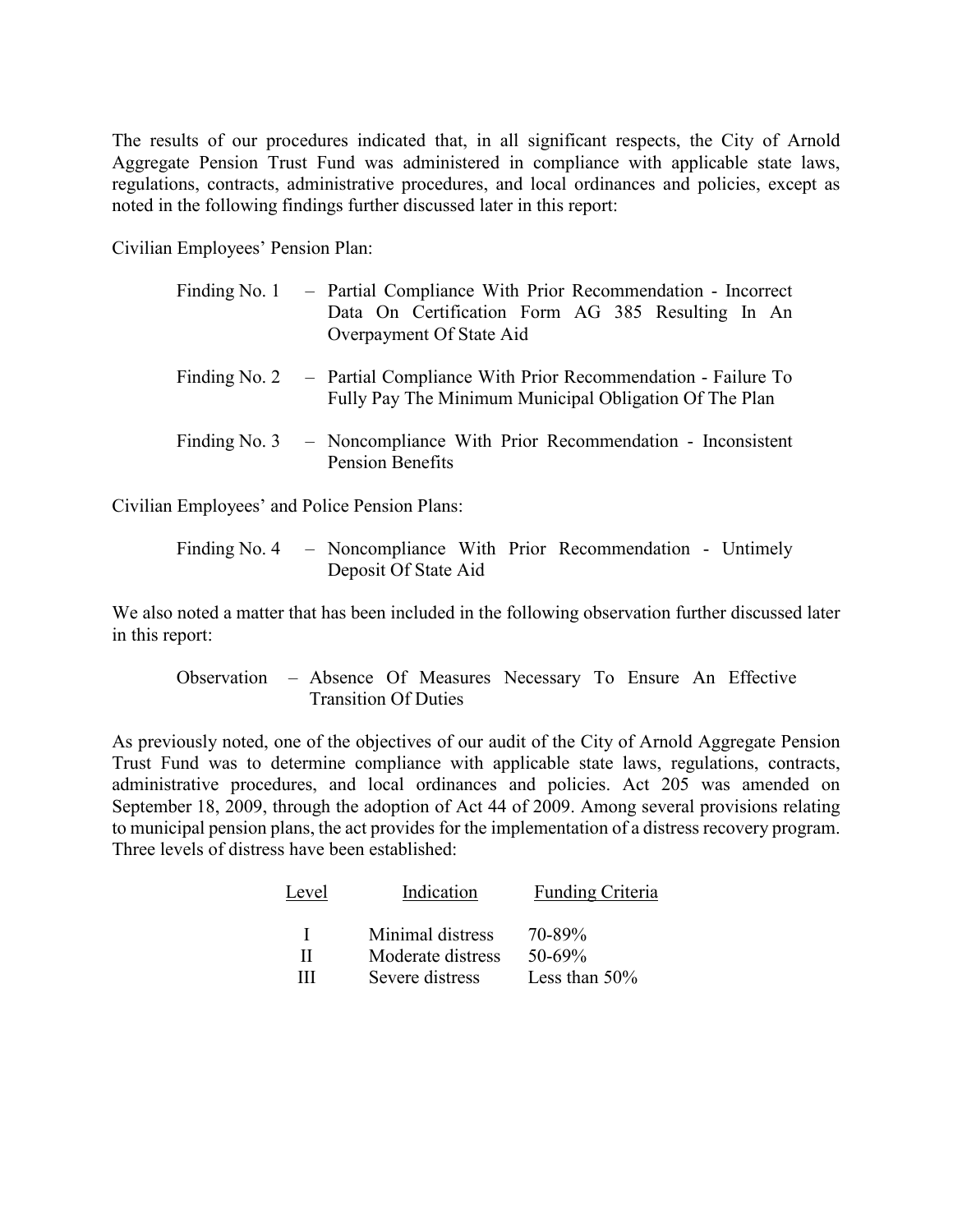The accompanying supplementary information is presented for purposes of additional analysis. We did not audit the information or conclude on it and, accordingly, express no form of assurance on it. **However, we are extremely concerned about the funded status of the plans contained in the schedules of funding progress included in this report which indicate a decline of assets available to satisfy the long-term liabilities of the plans. The police pension plan's funded ratio went from 75.6% as of January 1, 2017, to a ratio of 61.7% as of January 1, 2019, which is the most recent data available, while the civilian employees' pension plan's funded ratio went from 91.2% as of January 1, 2017, to a ratio of 75.2% as of January 1, 2019. Based on this information, the Municipal Pension Reporting Program issued a notification that the city is currently in Level II moderate distress status.** We encourage city officials to monitor the funding of its pension plans to ensure its long-term financial stability.

The contents of this report were discussed with officials of the City of Arnold and, where appropriate, their responses have been included in the report. We would like to thank city officials for the cooperation extended to us during the conduct of the audit.

Timothy L. Detoor

February 25, 2021 Timothy L. DeFoor Auditor General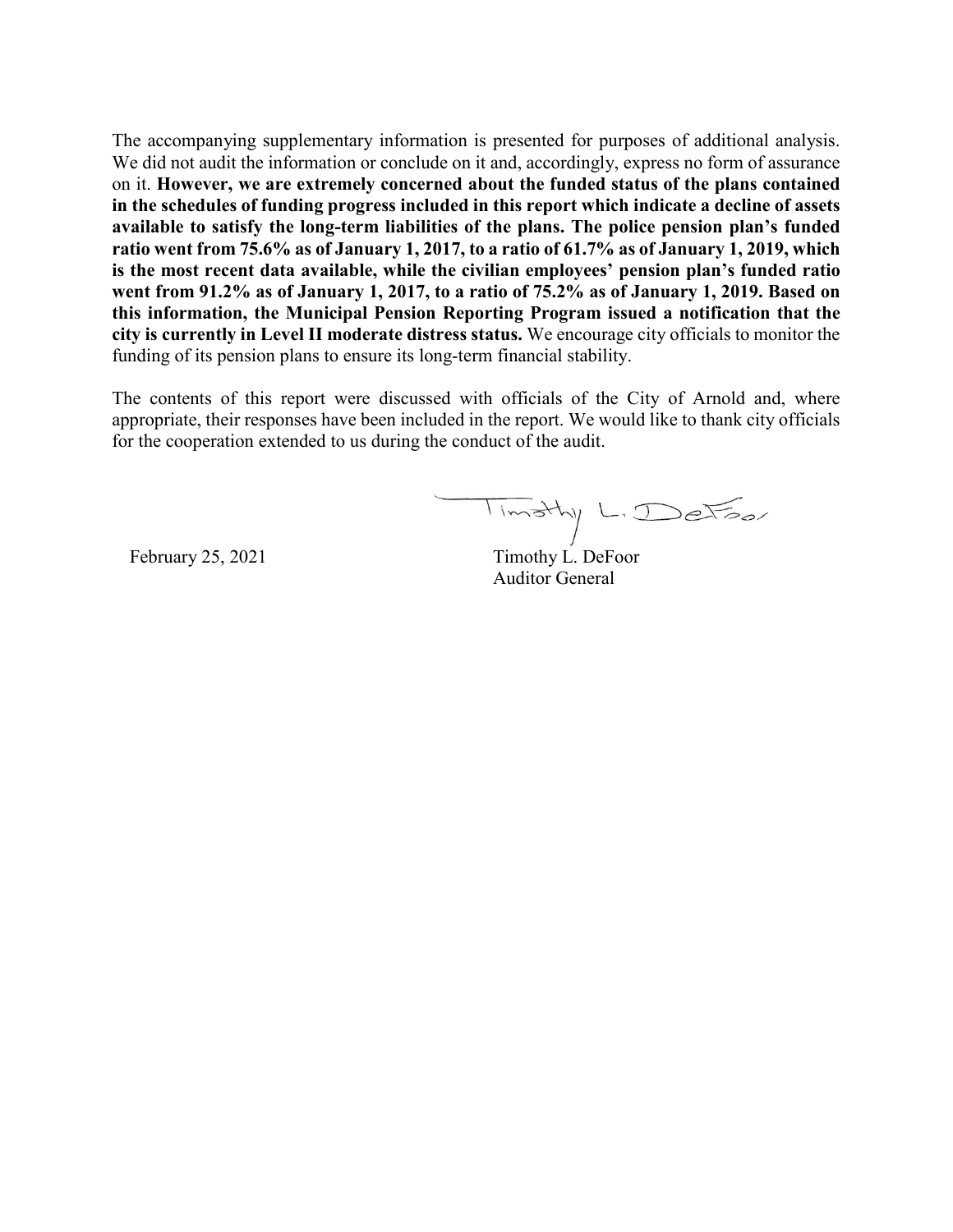# **CONTENTS**

|                                                                                                                               | Page |
|-------------------------------------------------------------------------------------------------------------------------------|------|
|                                                                                                                               |      |
|                                                                                                                               |      |
| Findings and Recommendations:                                                                                                 |      |
| Finding No. 1 – Partial Compliance With Prior Recommendation – Incorrect<br>Data On Certification Form AG 385 Resulting In An |      |
| Finding No. 2 – Partial Compliance With Prior Recommendation – Failure To                                                     |      |
| Finding No. $3$ – Noncompliance With Prior Recommendation – Inconsistent                                                      |      |
| Finding No. $4$ – Noncompliance With Prior Recommendation – Untimely                                                          |      |
|                                                                                                                               |      |
|                                                                                                                               |      |
|                                                                                                                               |      |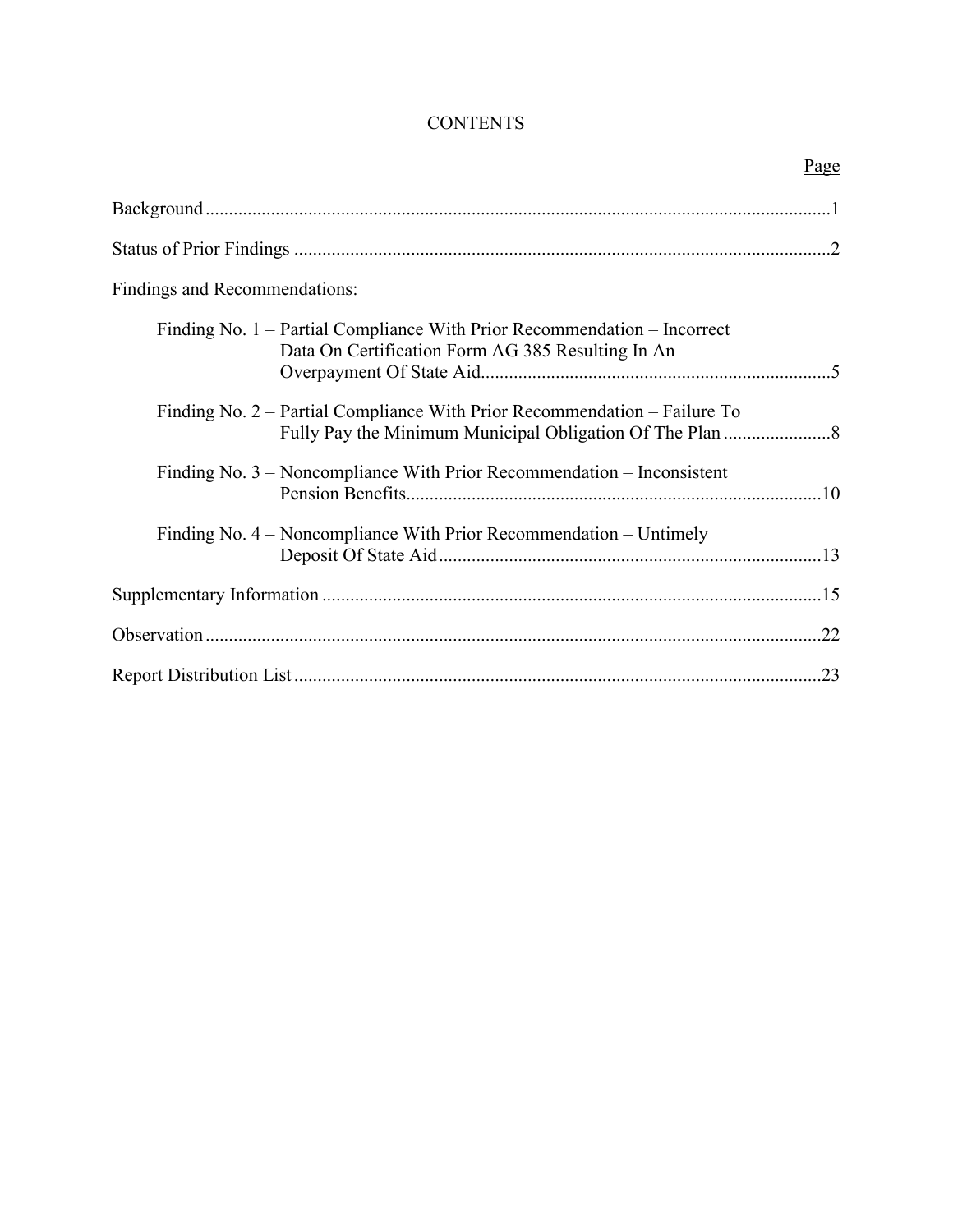#### **BACKGROUND**

On December 18, 1984, the Pennsylvania Legislature adopted the Municipal Pension Plan Funding Standard and Recovery Act (P.L. 1005, No. 205, as amended, 53 P.S. § 895.101 et seq.). The Act established mandatory actuarial reporting and funding requirements and a uniform basis for the distribution of state aid to Pennsylvania's public pension plans.

Annual state aid allocations are provided from a 2 percent foreign (out-of-state) casualty insurance premium tax, a portion of the foreign (out-of-state) fire insurance tax designated for paid firefighters and any investment income earned on the collection of these taxes. Generally, municipal pension plans established prior to December 18, 1984, are eligible for state aid. For municipal pension plans established after that date, the sponsoring municipality must fund the plan for three plan years before it becomes eligible for state aid. In accordance with Act 205, a municipality's annual state aid allocation cannot exceed its actual pension costs.

In addition to Act 205, the City of Arnold Aggregate Pension Trust Fund is also governed by implementing regulations published at Title 16, Part IV of the Pennsylvania Code and applicable provisions of various other state statutes including, but not limited to, the following:

- Act 67 The Third Class City Code, Act of November 24, 2015 (P.L. 242, No. 67), as amended, 11 Pa. C.S. § 10101 et seq.
- Act 147 Special Ad Hoc Municipal Police and Firefighter Postretirement Adjustment Act, Act of December 14, 1988 (P.L. 1192, No. 147), as amended, 53 P.S. § 896.101 et seq.

The City of Arnold Aggregate Pension Trust Fund serves as a common administrative and investment agent for the city's police and civilian employees' defined benefit pension plans.

The city's police pension plan is a single employer defined benefit pension plan controlled by the provisions of Ordinance No. 6 of 1997, adopted pursuant to Act 67. The plan is also affected by the provisions of collective bargaining agreements between the city and its police officers. The plan was established December 1, 1948. Active members are required to contribute 5 percent of compensation, plus a \$1 per month service increment contribution to the plan. As of December 31, 2019, the plan had 8 active members, 4 terminated members eligible for vested benefits in the future, and 12 retirees receiving pension benefits from the plan.

The city's civilian employees' pension plan is a single employer defined benefit pension plan controlled by the provisions of Ordinance No. 5 of 1997, as amended, adopted pursuant to Act 67. The plan was established January 1, 1949. Active members are required to contribute 5 percent of compensation to the plan. As of December 31, 2019, the plan had 8 active members, 1 terminated member eligible for a vested benefit in the future, and 13 retirees receiving pension benefits from the plan.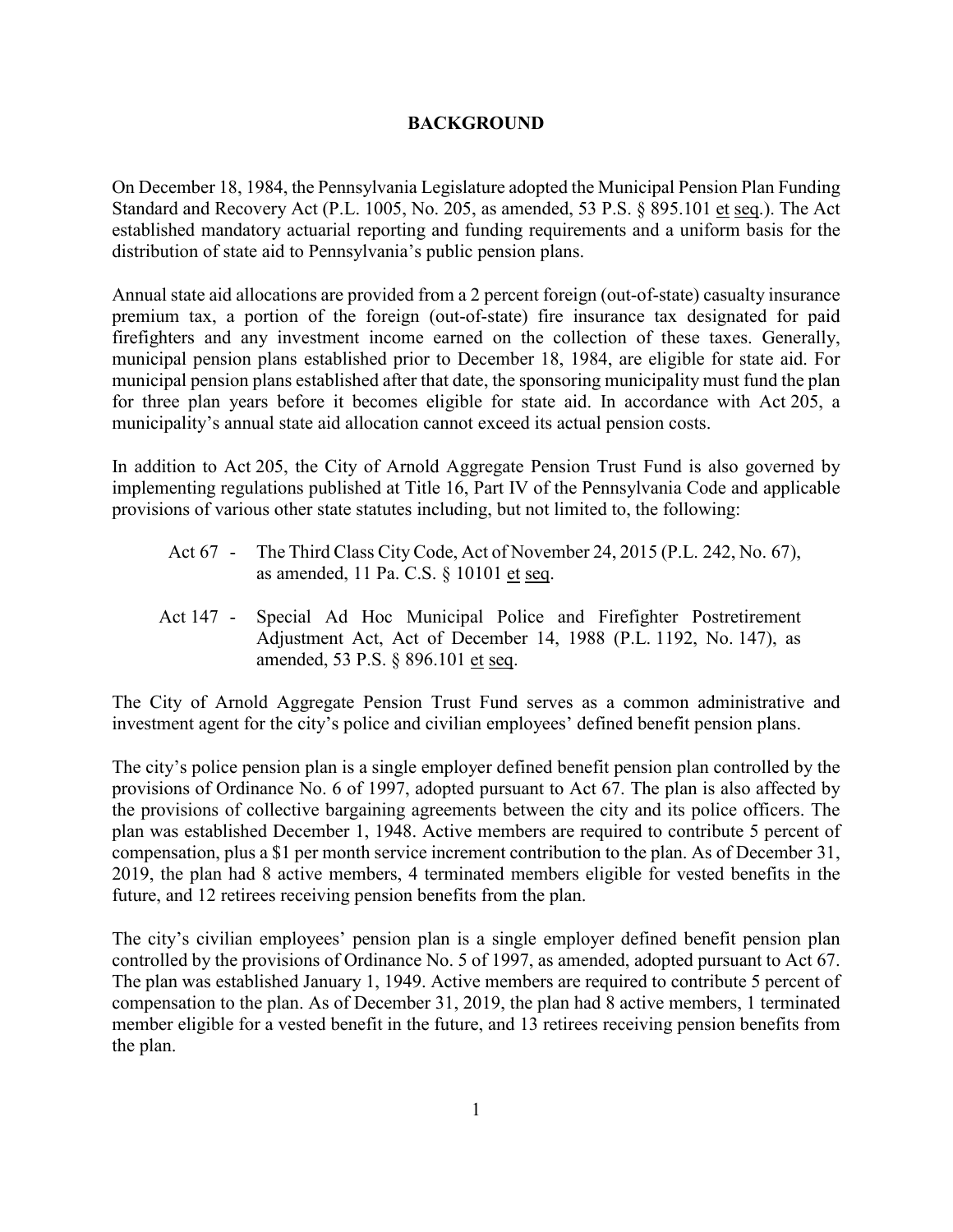## CITY OF ARNOLD AGGREGATE PENSION TRUST FUND STATUS OF PRIOR FINDINGS

#### Partial Compliance With Prior Recommendation

The City of Arnold has partially complied with the prior recommendation concerning the following:

## Civilian Employees' Pension Plan

## ∙ Incorrect Data On Certification Form AG 385 Resulting In An Overpayment Of State Aid

In October 2019, the city reimbursed \$4,685 to the Commonwealth for the overpayment of state aid received in 2018; however, plan officials again failed to comply with the instructions that accompany Certification Form AG 385 in 2019 as further discussed in Finding No. 1 in this report. In addition, the reimbursement to the Commonwealth was made from civilian employees' pension plan funds which resulted in an MMO deficiency for the civilian employees' pension plan for the year 2018, as further discussed in Finding No. 2 in this report.

#### Noncompliance With Prior Recommendations

The City of Arnold has not complied with the prior recommendations concerning the following as further discussed in the Findings and Recommendations section of this report:

#### Civilian Employees' Pension Plan

∙ Inconsistent Pension Benefits

Civilian Employees' and Police Pension Plans

∙ Untimely Deposit Of State Aid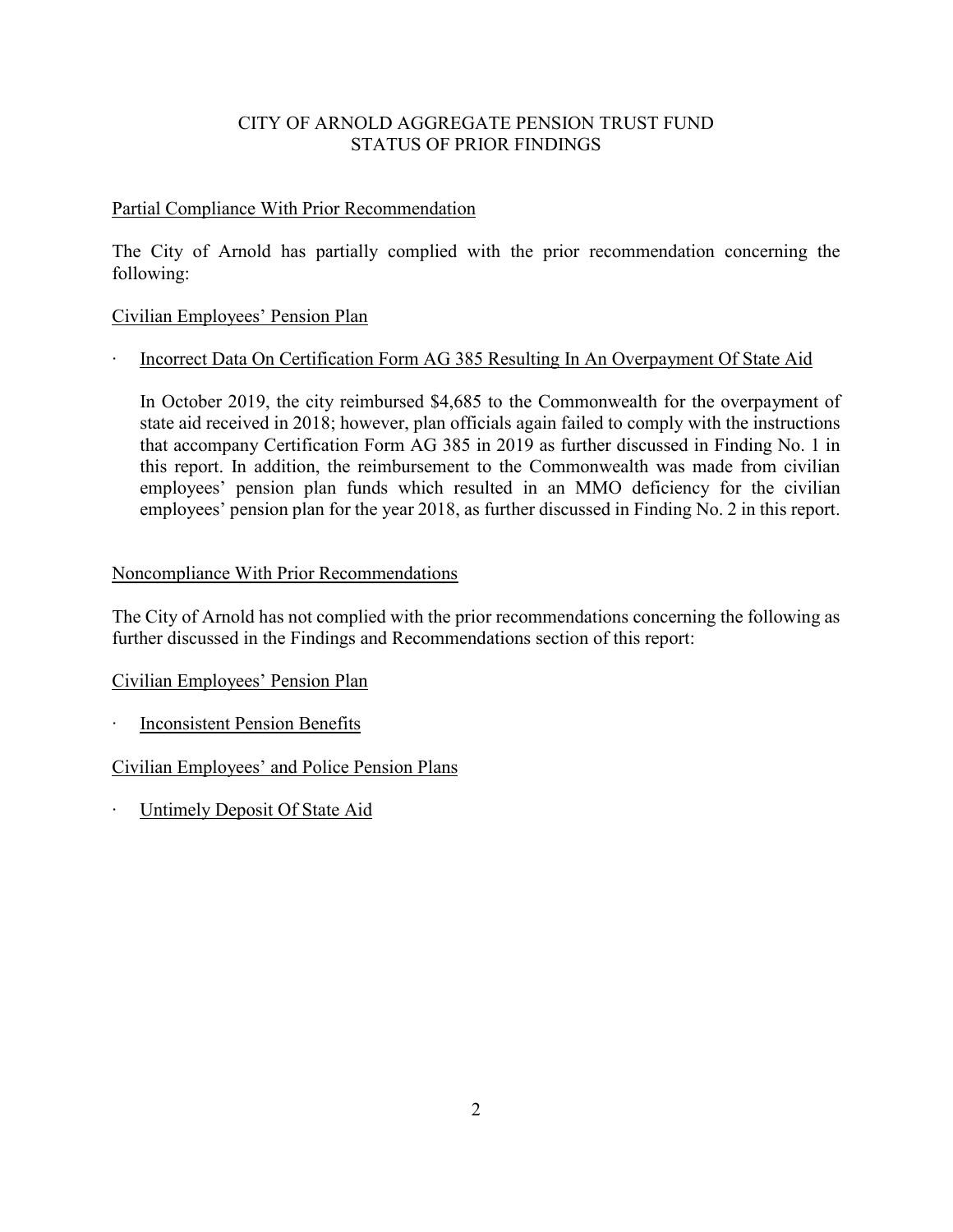#### CITY OF ARNOLD AGGREGATE PENSION TRUST FUND STATUS OF PRIOR FINDINGS

#### Status Of Prior Recommendation

#### Police Pension Plan

#### Data In Actuarial Valuation Report Inconsistent With The Plan's Governing Document

As disclosed in the Finding contained in our audit report for the period January 1, 2012 to December 31, 2013, City of Arnold Ordinance No. 6 of 1997, Article VI, DEATH BENEFITS, Section 6.01(b), provides, in part:

If the Participant dies, while an Employee of the Employer but not as the direct result of the performance of duties as an Employee of the Employer, a Death Benefit shall be paid…and in the case of a Participant who has completed ten (10) Years of Service or more, equal to fifty percent (50%) of the amount which is equal to fifty percent (50%) of the average Monthly Compensation of the Participant as of the Date of Death.

Furthermore, the finding disclosed, for members who have completed 10 years of service, the city had previously interpreted the plan document to provide a survivor benefit in the amount of 50 percent of the average monthly compensation of the participant as of the date of death. The city is now (beginning during the audit period the finding was issued) interpreting the plan document to indicate that a survivor benefit granted under these circumstances should only be 25 percent of the average monthly compensation of the participant as of the date of death. The city's previous interpretation of the survivor benefit provision (50 percent benefit) was included in the police pension plan's January 1, 2013 and January 1, 2015 Act 205 actuarial valuation reports. The January 1, 2017 actuarial valuation report originally reported this 50 percent benefit until that report was revised to state the survivor benefit is 25 percent under these circumstances. The January 1, 2019 Act 205 actuarial valuation report also states that the survivor benefit is 25 percent under these circumstances.

Since 2002, the city was paying a 50 percent benefit to the surviving spouse of a police officer who died after 11.77 years of service, until February 2014 when city officials reduced the surviving spouse's monthly benefit, effective March 1, 2014, to 25 percent of final average salary. The decision was grieved by the Arnold Police Department and the Wage Policy Committee on behalf of the surviving spouse and on February 13, 2015, an arbitration award restored the surviving spouse's monthly benefit to 50 percent.

The City of Arnold appealed the arbitration award in Commonwealth Court of Pennsylvania and on May 20, 2016, the court reversed the arbitration award. The Wage Policy Committee of the City of Arnold Police Department appealed this decision to the Supreme Count of Pennsylvania.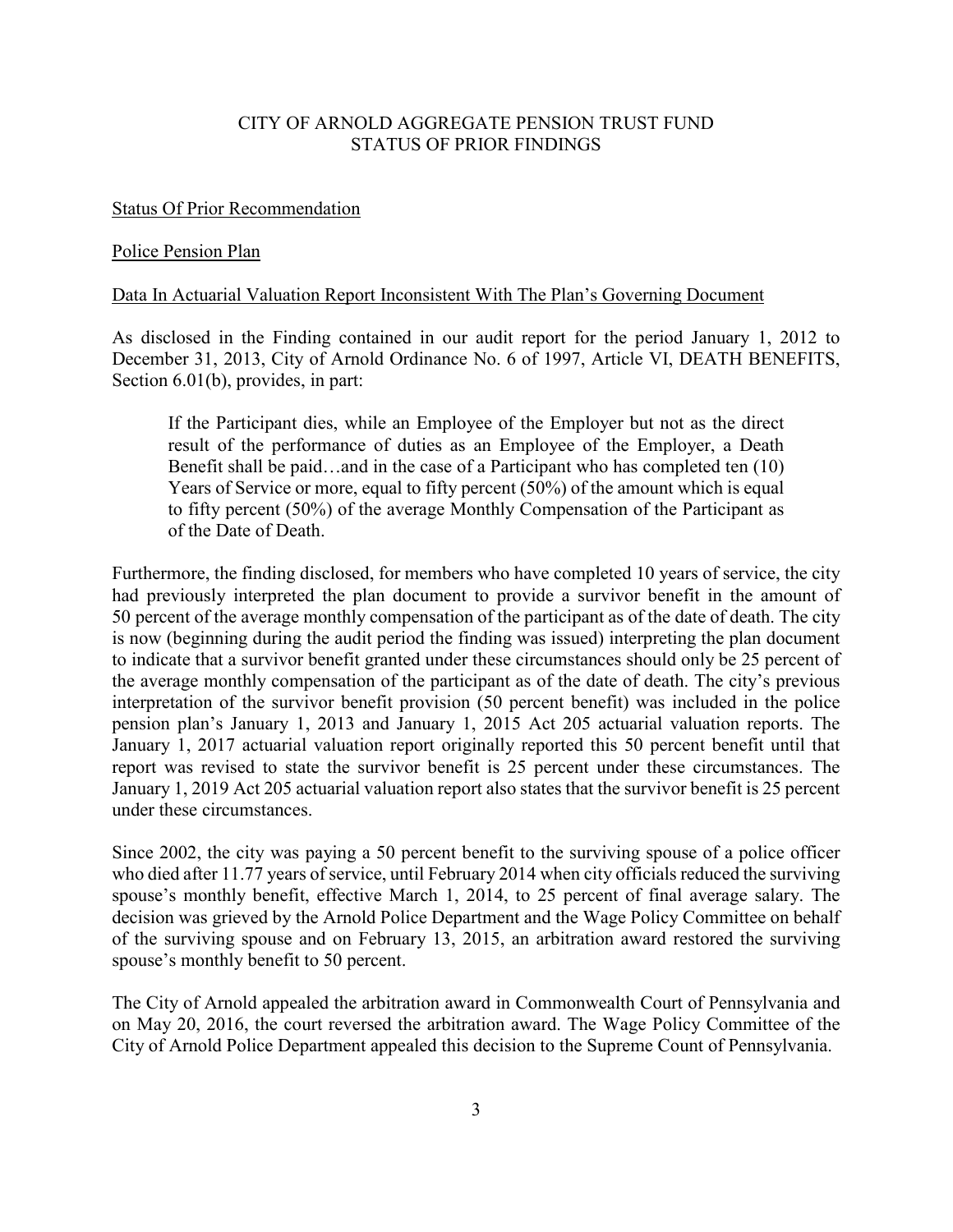#### CITY OF ARNOLD AGGREGATE PENSION TRUST FUND STATUS OF PRIOR FINDINGS

During the prior audit period, the Pennsylvania Supreme Court issued its Order and Decision dated October 18, 2017 reversing the May 20, 2016, Order of the Commonwealth Court of Pennsylvania without remand, thereby reinstating and making final the Arbitration Award dated February 13, 2015. As a result, the survivor benefit was restored to the surviving spouse in the original amount calculated in 2002 and a retroactive payment representing the previous reductions back to the date the benefit had been originally reduced by the city was paid to the survivor spouse on November 20, 2017, accordingly.

Although the city was required to continue paying (retroactively) the 50 percent benefit to this particular survivor, the city's interpretation of the plan's governing document that survivors are eligible for 25 percent under these circumstances, and reflecting this 25 percent benefit in the January 1, 2017 and January 1, 2019 Act 205 actuarial valuation reports, is not outside the parameters of the Third Class City Code. We again recommend that the city, with assistance from its solicitor, clarify the language regarding its death benefit authorized under the provisions of the plan's governing document, if warranted, and ensure it aligns with the city's intentions and that future calculations are determined and paid consistently in accordance with the plan document for subsequent recipients of such death benefits from the plan.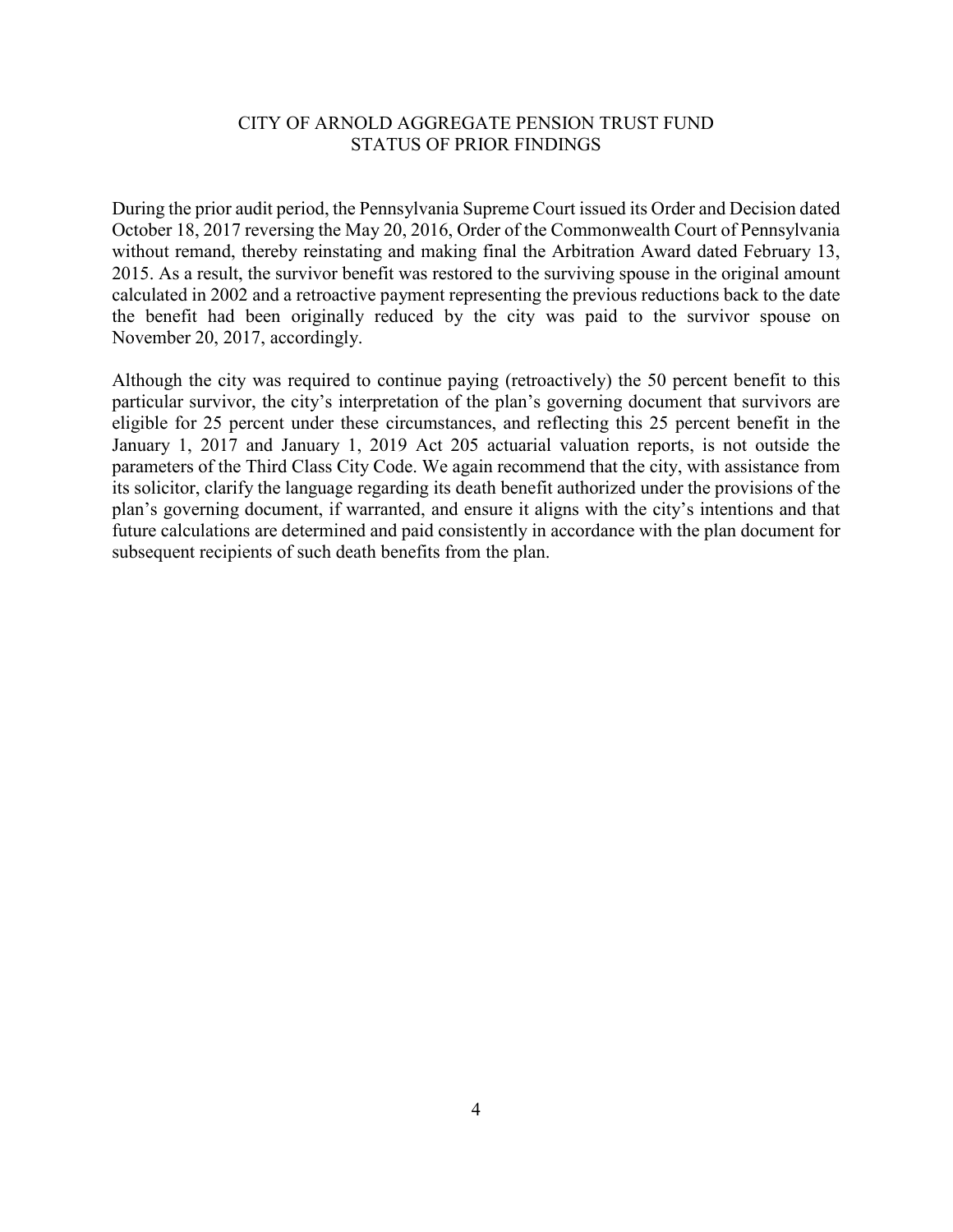#### **Civilian Employees' Pension Plan**

#### **Finding No. 1 – Partial Compliance With Prior Recommendation – Incorrect Data On Certification Form AG 385 Resulting In An Overpayment Of State Aid**

Condition: The prior audit report disclosed that the city certified the city solicitor and related 2017 compensation on the Certification Form AG 385 filed in 2018 resulting in an overpayment of state aid in 2018, citing the lack of appropriate and substantive documentation evidencing the full-time status of the solicitor. As disclosed in the Status of Prior Findings section of this report, the city partially complied with the prior recommendation by reimbursing the Commonwealth for the overpayment of state aid received in the prior period; however, plan officials again certified the city solicitor and related 2018 compensation in the amount of \$25,000 on the Certification Form AG 385 filed in 2019. The data contained on this certification form is based on prior calendar year information. It is noted that the city did not certify the solicitor on the Certification Form AG 385 filed in 2020.

Criteria: Act 205 defines a Municipality as follows:

Any city, borough, incorporated town, township, home rule municipality, association of municipalities cooperating pursuant to the act of July 12, 1972 (P.L. 762, No. 180), referred to as the Intergovernmental Cooperation Law, or authority established by the actions of any county, city, borough, town or township or jointly by any such political subdivisions.

In addition, Act 205 defines a Municipal Employee as follows:

Any person who provides regular services for a municipality in return for compensation from the municipality.

Furthermore, Act 205 defines a Pension Plan or System as follows:

The various aspects of the relationship between a municipality and its employees with respect to the retirement coverage provided by a municipality to the employees.

Pursuant to Act 205, at Section 402(e)(2), an employee who has been employed on a full-time basis for at least six consecutive months and has been participating in a pension plan during the certification year is eligible for certification. Additionally, the instructions accompanying Certification Form AG 385 prescribes the following criteria for certification purposes: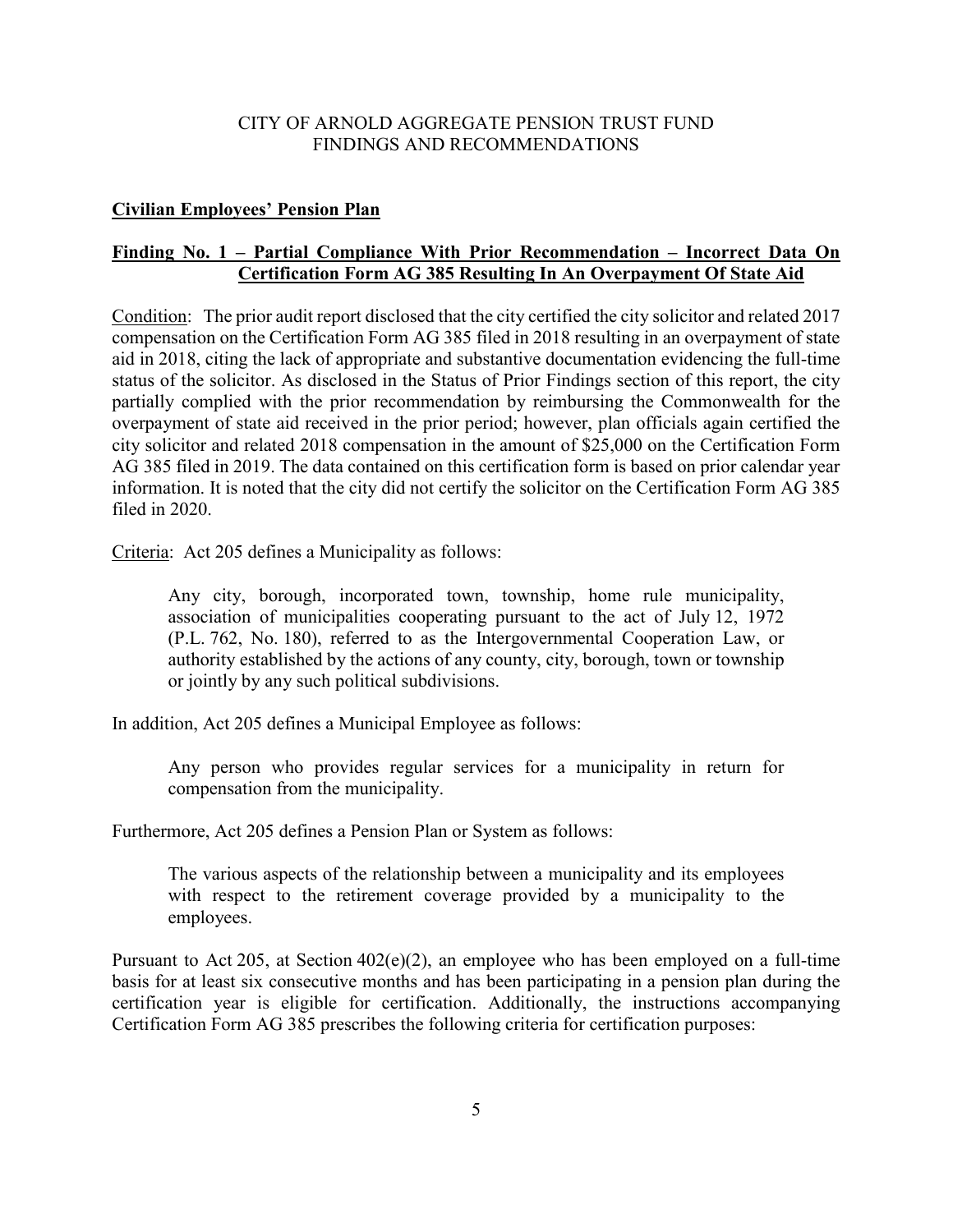#### **Finding No. 1 – (Continued)**

Each Non-Uniformed Employee MUST meet each of these conditions anytime between January 1st and December 31st of the *prior calendar year*:

- a. Be an active, full-time non-uniformed employee employed by the municipality.
- b. Be employed for any six (6) consecutive months during the *prior calendar year.*
- c. Work not less than 35 hours per week.
- d. Be a member of a non-uniformed employee pension plan and meet all of its requirements.

Section 402(j) further states, in part:

The Auditor General shall have the duty of administering the General Municipal Pension System State Aid Program. The Auditor General may promulgate rules and regulations necessary for the efficient administration of this program and may specify the form and content of any forms applicable to the program.

Although the act does not specifically define what constitutes full-time, based on past practice and Section 402(j) above, the department has promulgated that on average, a full-time employee is one who has been employed continuously by the municipality (i.e., performs services each week on a continuous and consistent basis, averaging approximately 35 hours per week and receives other fringe benefits that similar employees classified as full-time and employed by the municipality are entitled). Historically, solicitors are not considered a "full-time" employee and therefore, would not be eligible for certification purposes for the state aid program under Act 205.

Cause: The Certification Form AG 385 filed in 2018 was prepared and submitted by former city officials who considered the solicitor to be a full time employee of the city and therefore entitled to participate in the pension plan as well as for certification purposes in the determination of state aid. Plan officials failed to establish adequate internal control procedures to ensure the accuracy of the data certified and to ensure full compliance with the prior audit recommendation which led current city officials to certify the solicitor again on the Certification Form AG 385 filed in 2019.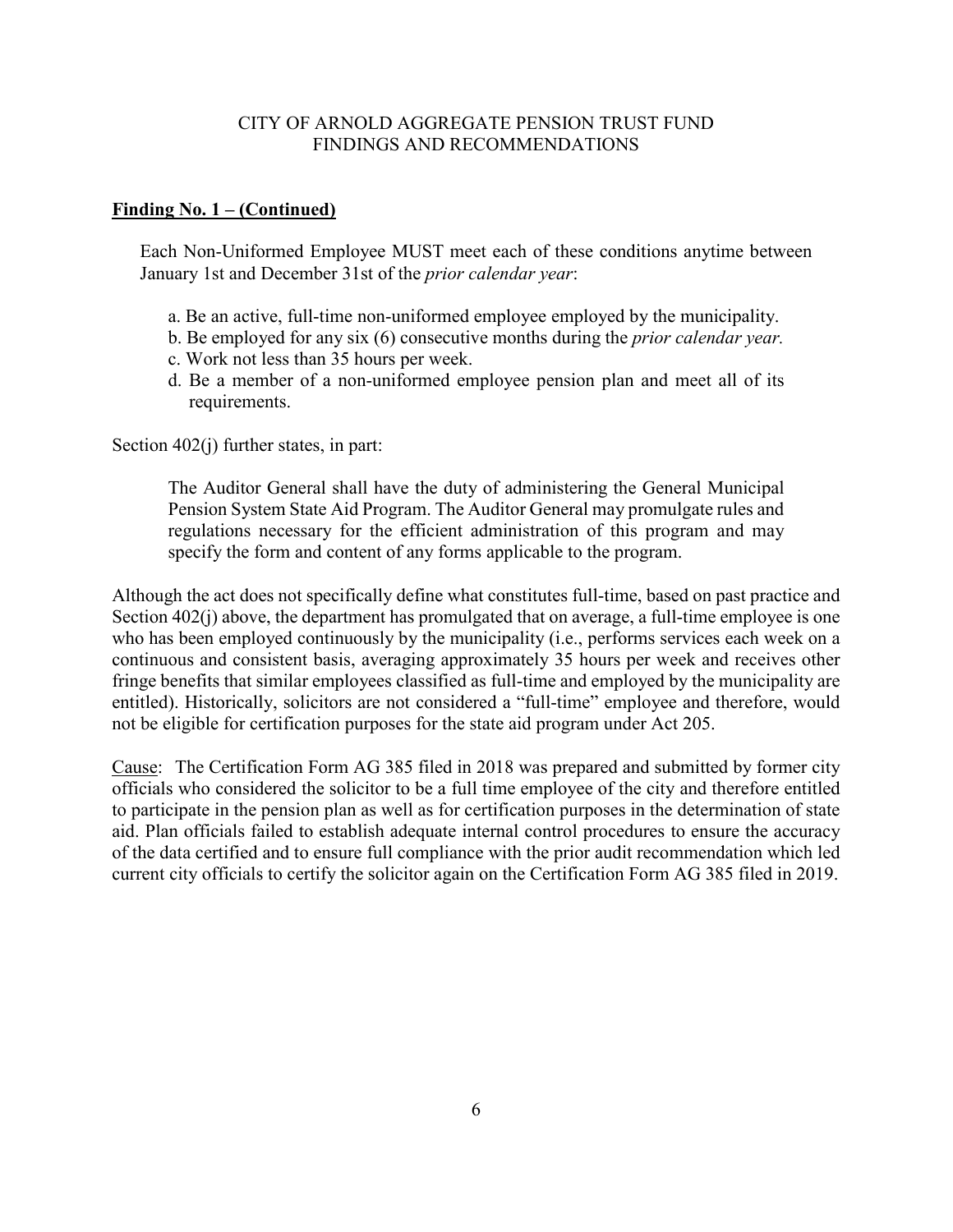#### **Finding No. 1 – (Continued)**

Effect: The data submitted on this certification form is used, in part, to calculate the state aid due to the municipality for distribution to its pension plan. Because the city's state aid allocation was based on unit value, the incorrect certification of pension data affected the city's state aid allocation, as identified below:

|      | <b>Units</b> | I Init | State Aid |             |  |
|------|--------------|--------|-----------|-------------|--|
| Year | Overstated   | Value  |           | Overpayment |  |
|      |              |        |           |             |  |
| 2019 |              | 5.120  |           | 5,120       |  |

In addition, the city used the overpayment of state aid to pay the minimum municipal obligation (MMO) due to the civilian employees' pension plan; therefore, if the reimbursement to the Commonwealth is made from the pension plan, the plan's MMO will not be fully paid.

Recommendation: We recommend that the total excess state aid, in the amount \$5,120, plus interest, be returned to the Commonwealth. A check in this amount, with interest compounded annually from date of receipt to date of repayment, at a rate earned by the pension plan, should be made payable to: Commonwealth of Pennsylvania and mailed to: Department of the Auditor General, Municipal Pension & Fire Relief Programs Unit, 321 Finance Building, Harrisburg, PA 17120. A copy of the interest calculation must be submitted along with the check.

We also again recommend that in the future, plan officials establish adequate internal control procedures, such as having at least two people review the data certified, to ensure compliance with the instructions that accompany Certification Form AG 385 to assist them in accurately reporting the required pension data.

In addition, if the reimbursement to the Commonwealth is made from civilian employees' pension plan funds, we recommend that any resulting MMO deficiency be paid to the pension plan with interest, at a rate earned by the pension plan.

Management Response: Municipal officials agreed with the finding without exception.

Auditor Conclusion: The city's compliance with the finding recommendation will be monitored subsequent to the release of the audit report and through our next audit of the pension trust fund.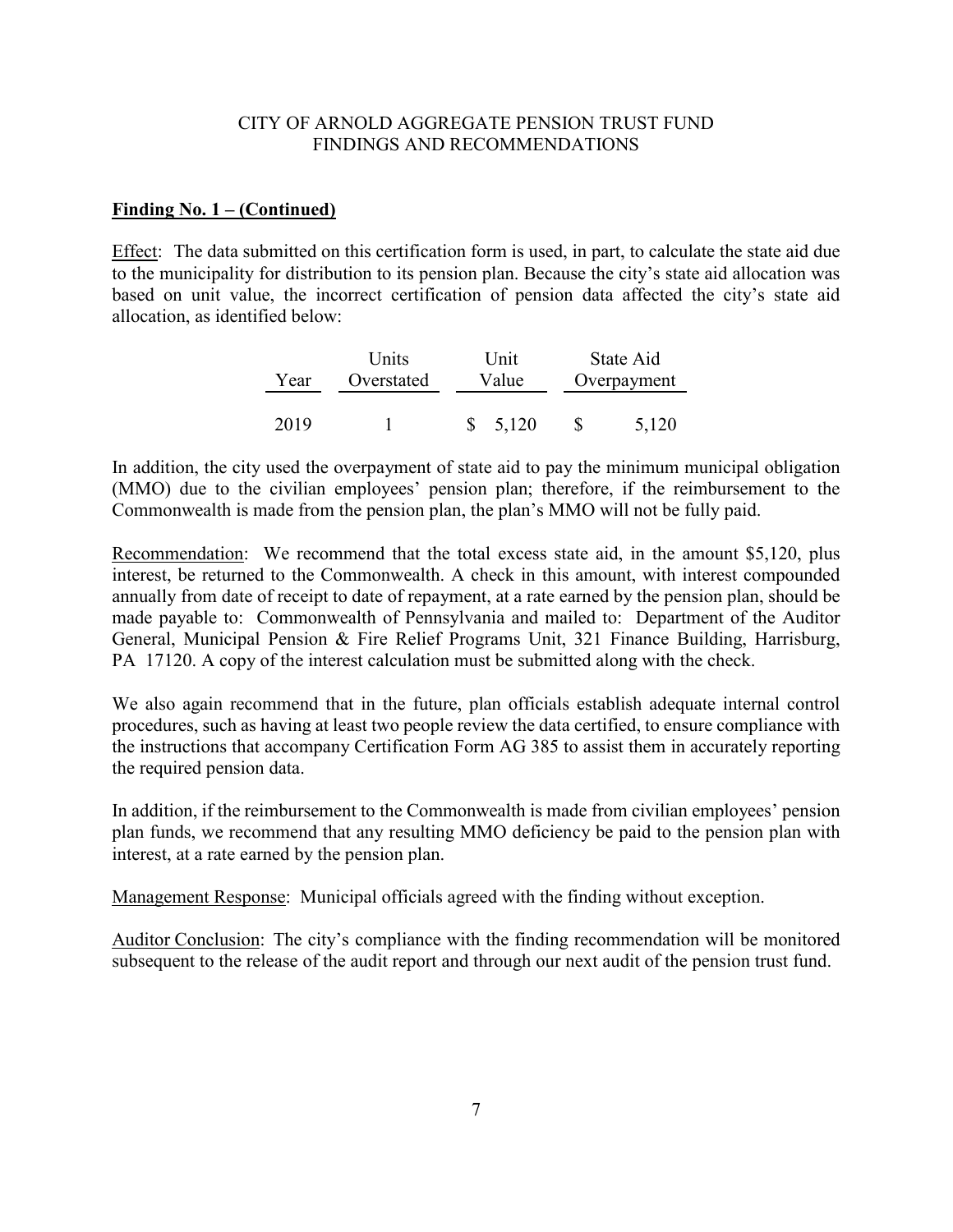#### **Civilian Employees' Pension Plan**

## **Finding No. 2 – Partial Compliance With Prior Recommendation - Failure To Fully Pay The Minimum Municipal Obligation Of The Plan**

Condition: The prior audit report recommended that the city return an overpayment of state aid received in 2018 to the Commonwealth, and further stated that if the reimbursement to the Commonwealth was made from civilian employees' pension plan funds, we recommend that any resulting minimum municipal obligation (MMO) deficiency be paid to the pension plan with interest, at a rate earned by the pension plan. As disclosed in the Status of Prior Findings section of this report, in October 2019, the city reimbursed \$4,685 to the Commonwealth for the overpayment of state aid received; however, the city paid the refund from the civilian employees' pension plan which resulted in the plan's 2018 MMO not being fully paid.

Criteria: With regard to the MMO, Section 302(c) of Act 205 states, in part:

Annually, the chief administrative officer of the pension plan shall determine the minimum obligation of the municipality with respect to the pension plan for the following plan year.

Section 302(d) of Act 205 states, in part:

The minimum obligation of the municipality shall be payable to the pension plan from the revenue of the municipality.

Furthermore, Section 302(e) of Act 205 states:

Any amount of the minimum obligation of the municipality which remains unpaid as of December 31 of the year in which the minimum obligation is due shall be added to the minimum obligation of the municipality for the following year, with interest from January 1 of the year in which the minimum obligation was first due until the date the payment is paid at a rate equal to the interest assumption used for the actuarial valuation report or the discount rate applicable to treasury bills issued by the Department of Treasury of the United States with a six-month maturity as of the last business day in December of the plan year in which the obligation was due, whichever is greater, expressed as a monthly rate and compounded monthly.

Cause: Plan officials failed to establish adequate internal control procedures to ensure full compliance with the prior audit recommendation with respect to avoiding a deficiency in the plan's MMO.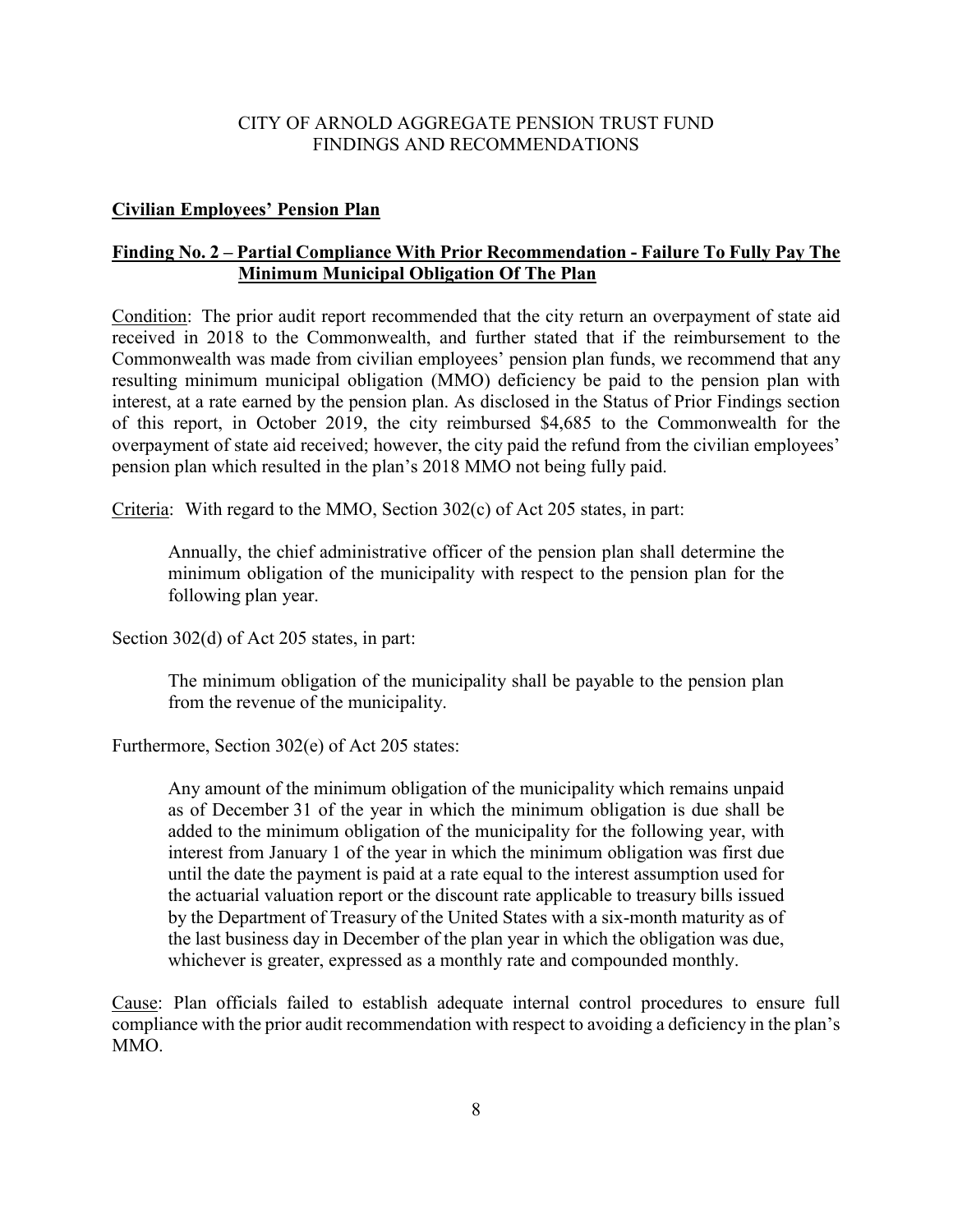#### **Finding No. 2 – (Continued)**

Effect: The failure to fully pay the MMO could result in the plan not having adequate resources to meet current and future benefit obligations to its members.

Due to the resulting deficiency in the plan's 2018 MMO, the municipality must add the 2018 MMO balance to the current year's MMO and include interest, as required by Act 205.

Recommendation: We recommend that the municipality pay the MMO due to the civilian employees' pension plan for the year 2018, with interest, in accordance with Section 302(e) of Act 205. A copy of the interest calculation must be maintained by the city for examination during our next audit of the plan.

Furthermore, we recommend that, in the future, plan officials pay the full MMO due to the plan in accordance with Act 205 requirements, and ensure that any withdrawal of funds from the plan does not result in an MMO deficiency.

Management Response: Municipal officials agreed with the finding without exception.

Auditor Conclusion: Compliance will be evaluated during our next audit of the pension trust fund.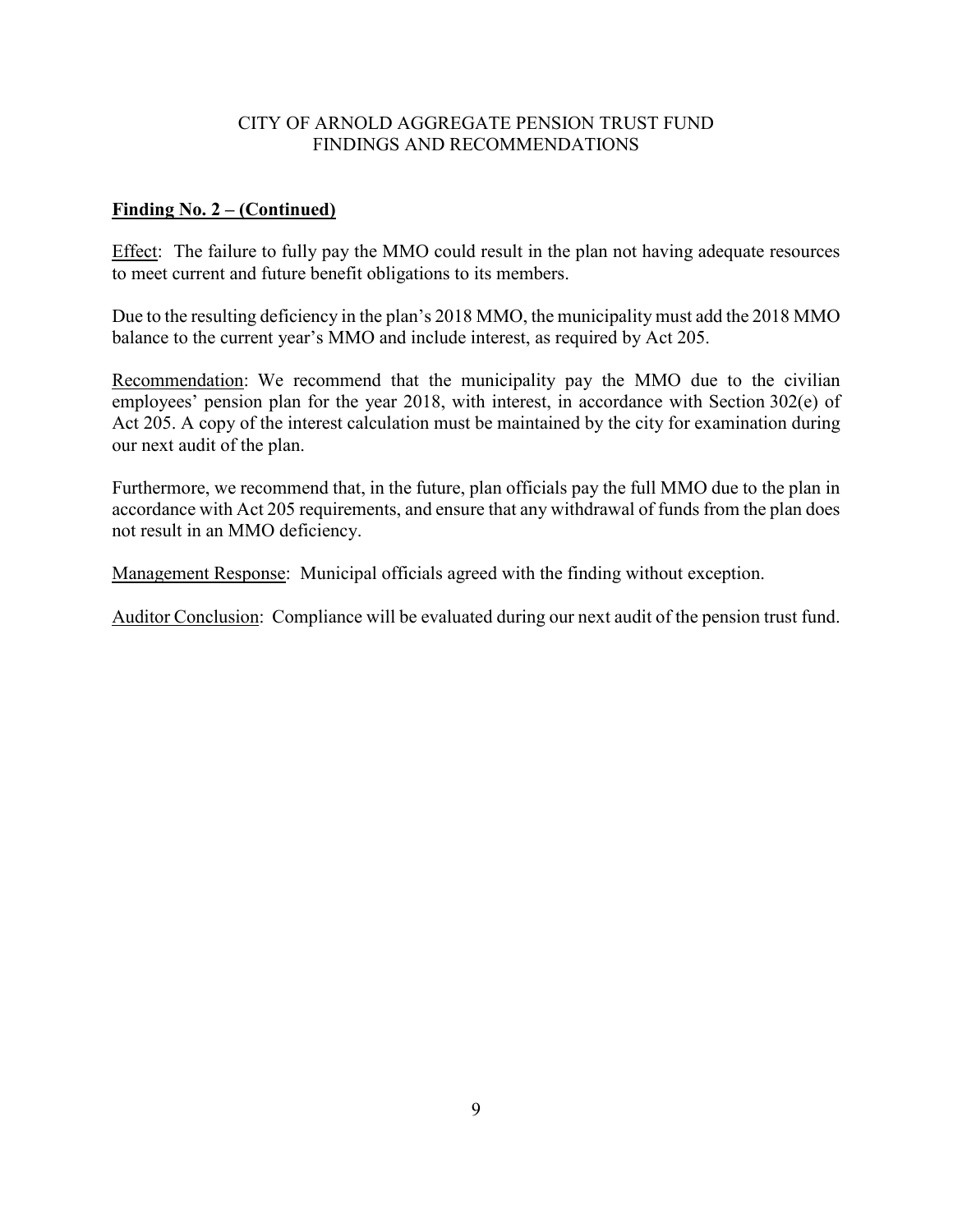## **Civilian Employees' Pension Plan**

## **Finding No. 3 – Noncompliance With Prior Recommendation – Inconsistent Pension Benefits**

Condition: As disclosed in the prior audit report, the pension plan's governing document, Ordinance No. 5 of 1997, as amended, contains benefit provisions that conflict with the Third Class City Code, as follows:

| Benefit<br>Provision | Governing Document                                                                                                                                                                                                                                                                                                                                                                                                                                                                                                                                                                                                                                                                           | Third Class City Code                                                                                                                                                                                                                                                                                                                         |
|----------------------|----------------------------------------------------------------------------------------------------------------------------------------------------------------------------------------------------------------------------------------------------------------------------------------------------------------------------------------------------------------------------------------------------------------------------------------------------------------------------------------------------------------------------------------------------------------------------------------------------------------------------------------------------------------------------------------------|-----------------------------------------------------------------------------------------------------------------------------------------------------------------------------------------------------------------------------------------------------------------------------------------------------------------------------------------------|
|                      |                                                                                                                                                                                                                                                                                                                                                                                                                                                                                                                                                                                                                                                                                              |                                                                                                                                                                                                                                                                                                                                               |
| Vesting              | Ordinance No. 2 of 2010:<br>Vested Benefits - If a Participant's<br>employment terminates for a reason other<br>than Normal Retirement or Disability and<br>he/she has completed at least twelve (12)<br>Years of Credited Service, he/she shall be<br>eligible for a pension pursuant to the terms<br>and conditions set forth in Article IV,                                                                                                                                                                                                                                                                                                                                               | The portion of the base retirement<br>benefits due the member shall be<br>determined by applying to the base<br>amount the percentage that the<br>member's years of service actually<br>rendered bears to the years of service<br>which would have been rendered had<br>continued to<br>member<br>the<br>be<br>employed by the city until the |
|                      | Retirement Benefits, 4.03 Early Retirement.<br>Early Retirement - Should any participant,<br>after twenty years of service, be dismissed,<br>voluntarily retired, or be in any manner<br>deprived of his or her position or<br>employment, before attaining the age of<br>sixty years, upon continuing a monthly<br>payment to the fund equal to the last amount<br>due and paid monthly while in active<br>service, said participant shall be entitled to<br>the pension described in Article IV,<br>Retirement<br>Benefits, 4.01<br>Normal<br>Retirement, notwithstanding he or she has<br>not attained the age of sixty years at the time<br>of his or her separation from the service of | member's earliest retirement date.                                                                                                                                                                                                                                                                                                            |

10

the City, but said pension shall not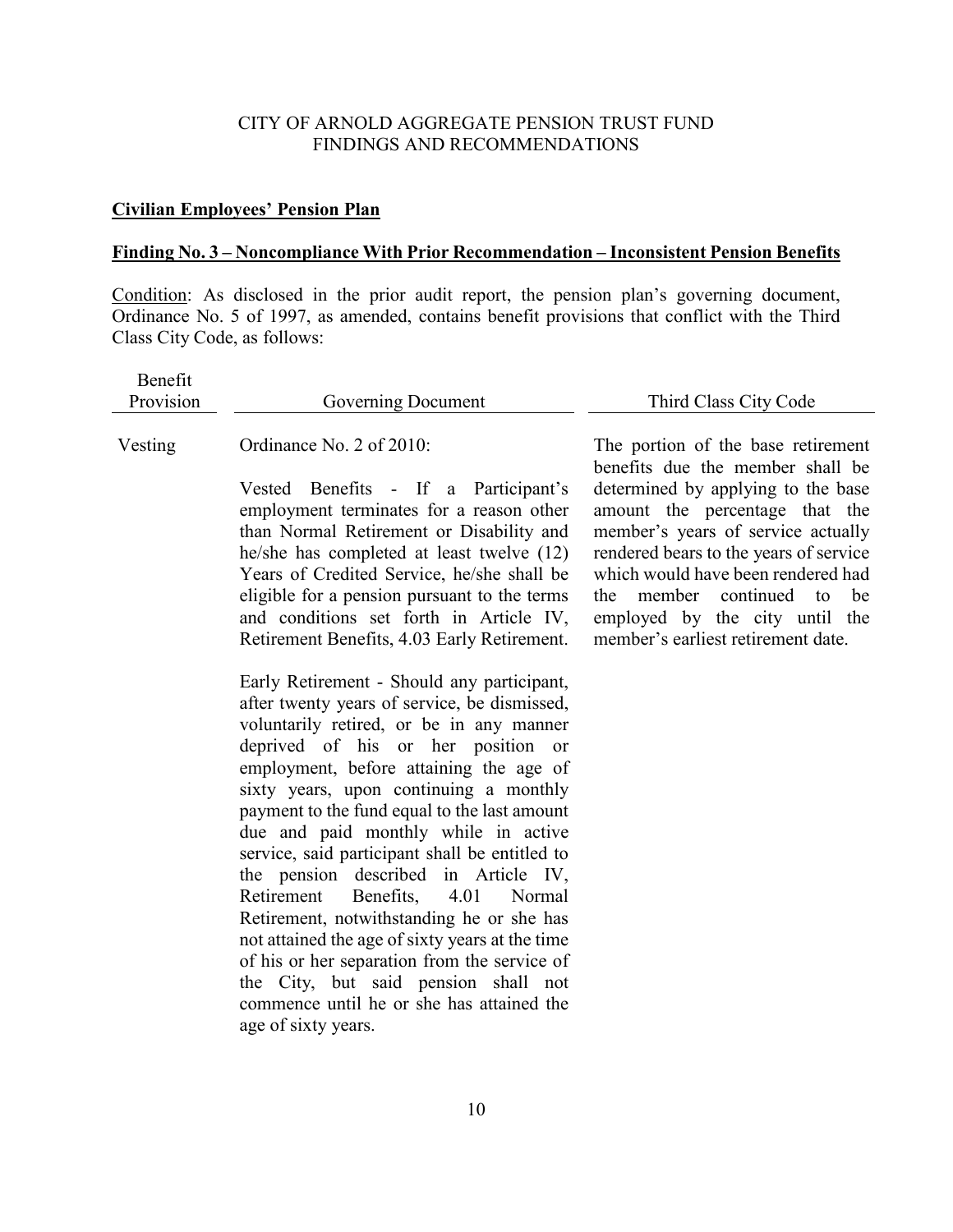#### **Finding No. 3 – (Continued**)

Benefit Provision Governing Document Third Class City Code Survivor Benefit Ordinance No. 5 of 1997 provides a benefit shall be payable to the surviving spouse of a deceased Participant who was either receiving benefits under the Plan or who would have been eligible to receive a benefit if the Participant had retired on the Date of Death. The Death Benefit shall be in an amount equal to fifty percent (50%) of the benefit which was or would have been payable to the Participant and shall be paid until death or remarriage of the surviving spouse. Eligibility for this spousal benefit requires that the spouse was married to the Participant for at least ten (10) years on the date when the Participant Benefit was accrued. The surviving spouse of an employee who retired on pension or is killed in service on or after January 1, 1960, shall, during the surviving spouse's lifetime or so long as the surviving spouse does not remarry, be entitled to receive a pension calculated at the rate of 50% of the pension the member was receiving or would have been entitled to receive had the member been retired at the time of the member's death. **Disability** Benefit Ordinance No. 5 of 1997 provides that a Participant who was employed prior to January 1, 1979 and whose credited service is a minimum of twelve If any employee becomes totally and permanently disabled after 10 years of service and before attaining

> 60 years of age, the individual shall be entitled to a pension equal to the normal retirement benefit but without offset for Social

Security benefits.

(12) years, and a Participant who was employed after December 31, 1978 and whose credited service is a minimum of ten (10) years, shall be entitled to receive a Disability Retirement Benefit. The amount of the Disability Retirement Benefit shall be equal to the Accrued Benefit determined as of the date Employment terminates due to the Total and Permanent Disability. The amount of Disability Retirement Benefit payable to a Participant shall be reduced by the total amount of any workers' compensation, social security disability, or similar disability entitlement programs which the Participant is eligible to receive for the same period of such disability and further reduced by twenty five percent (25%) of any earnings received from other employment or self-employment.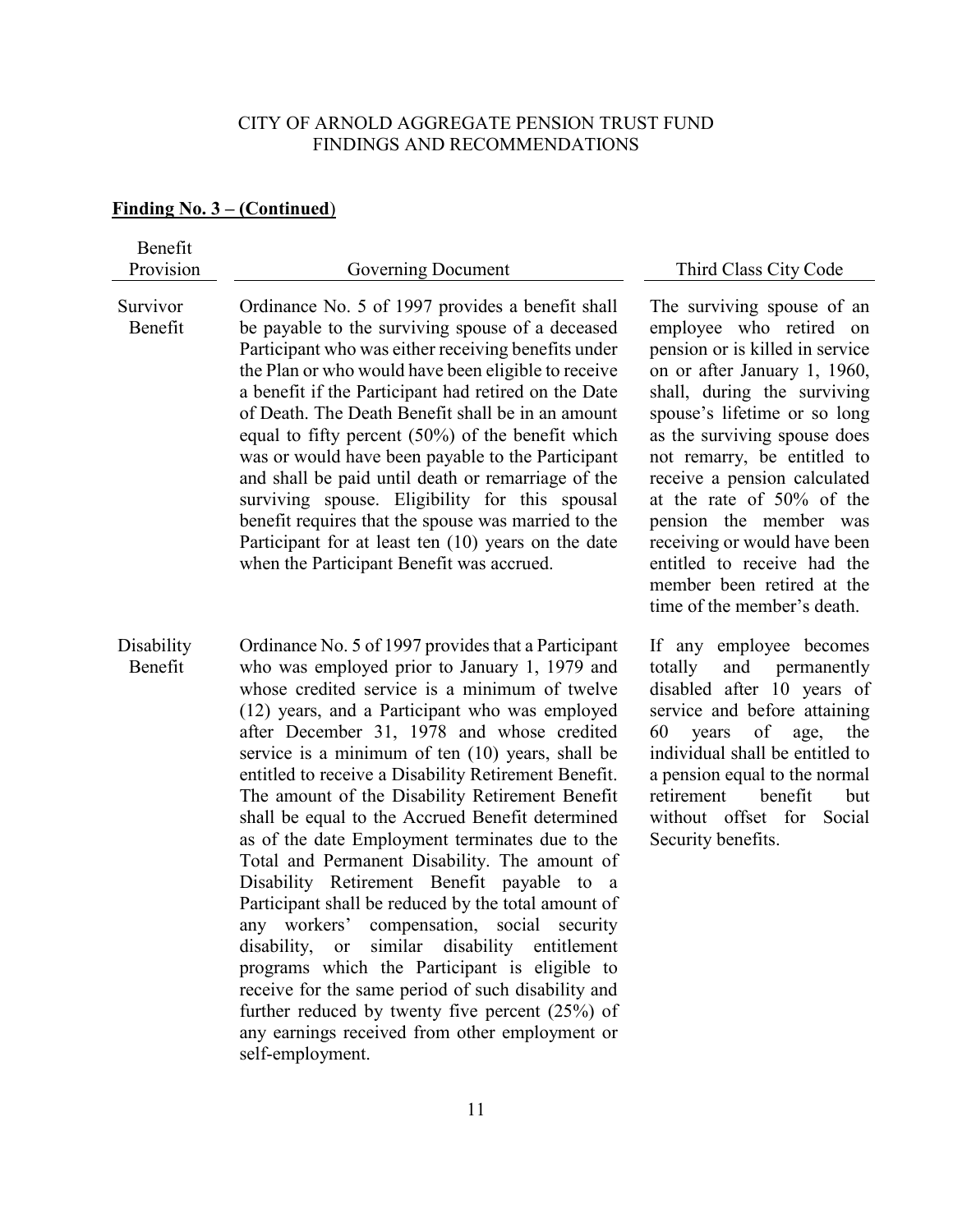## **Finding No. 3 – (Continued)**

Criteria: A governing document which contains clearly defined and updated benefit provisions is a prerequisite for the consistent, sound administration of retirement benefits. The pension plan's benefit structure should be in compliance with the provisions of the Third Class City Code.

Cause: Plan officials failed to establish adequate internal control procedures to ensure the plan's governing document contains benefit provisions consistent with the Third Class City Code and to ensure full compliance with the prior audit recommendation.

Effect: Inconsistent plan documents could result in inconsistent or improper benefit calculations and incorrect benefit payments from the pension plan.

Recommendation: We again recommend that municipal officials amend the plan's governing document as necessary to reflect all benefit obligations of the pension plan and eliminate inconsistencies between the plan's governing document and the Third Class City Code.

Management Response: Municipal officials agreed with the finding without exception.

Auditor Conclusion: Compliance will be evaluated during our next audit of the pension trust fund.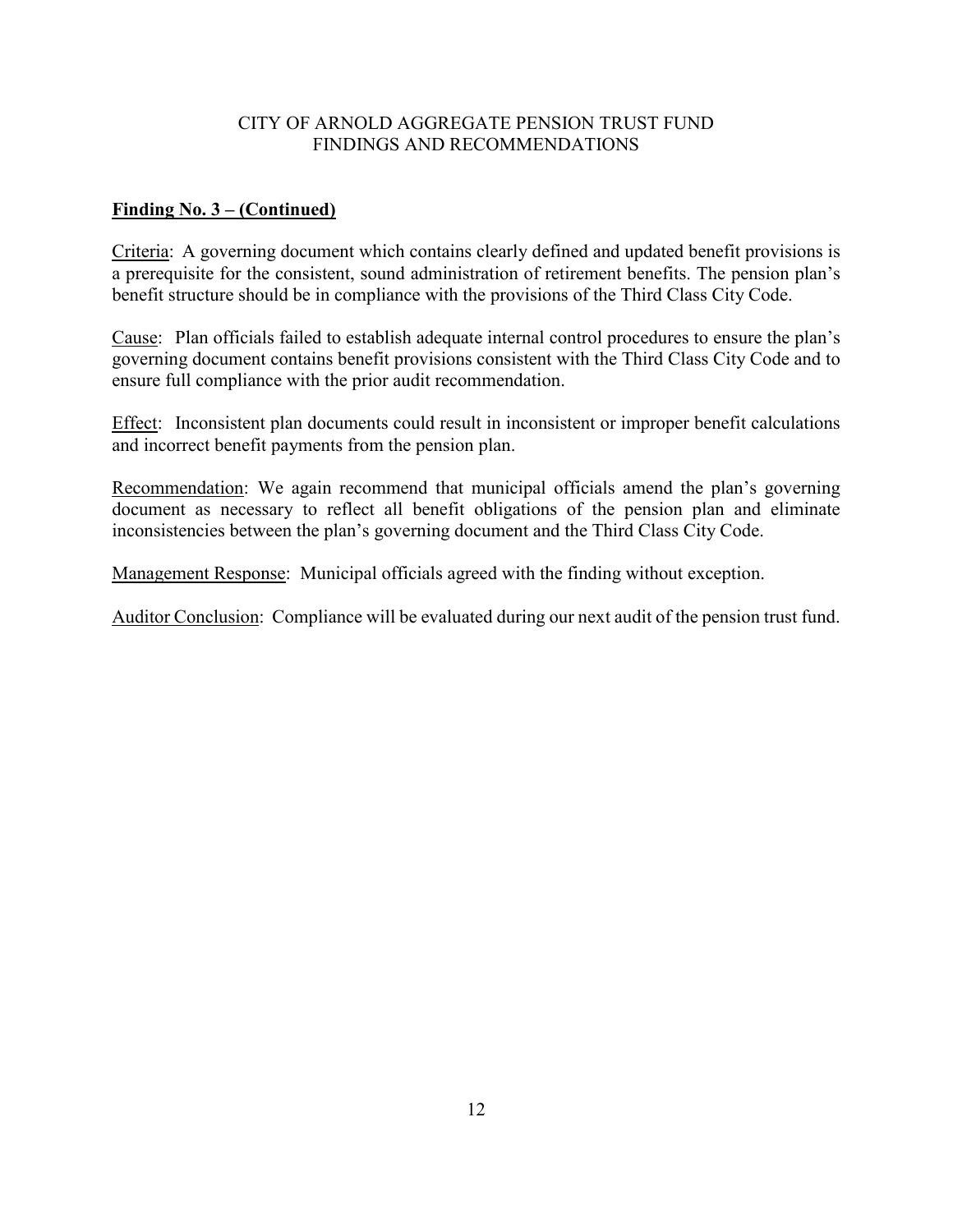#### **Civilian Employees' and Police Pension Plans**

## **Finding No. 4 – Noncompliance With Prior Recommendation – Untimely Deposit Of State Aid**

Condition: As disclosed in our prior report, the municipality did not deposit its 2016, 2017, and 2018 state aid allocation into the pension trust fund within the 30 day grace period allowed by Act 205. The municipality received its state aid allocations in the amounts of \$109,366, \$119,295, and \$117,110 on September 27, 2016, September 27, 2017, and September 20, 2018, respectively, but did not deposit the money into the pension trust fund until November 1, 2016, November 17, 2017, and December 10, 2018, respectively. The city failed to comply with the recommendation to pay the pension trust fund the interest earned during the period beyond the 30 day grace period allowed by Act 205.

Furthermore, subsequent to the current audit period, the municipality did not deposit its 2020 state aid allocation into the pension trust fund within the 30 day grace period allowed by Act 205. The municipality received its 2020 state aid allocation in the amount of \$128,020 on September 29, 2020 but did not deposit the money into the pension trust fund until December 28, 2020.

Criteria: Section 402(g) of Act 205 states, in part:

. . . the total amount of the general municipal pension system State aid received by the municipality shall, within 30 days of receipt by the treasurer of the municipality, be deposited in the pension funds or alternate funding mechanisms applicable to the respective pension plans….

Cause: Plan officials failed to adopt adequate internal control procedures to ensure compliance with this department's prior audit recommendation.

Effect: Although the state aid was deposited into the pension trust fund, the interest earned beyond the 30 day grace period was not deposited into the fund. When state aid is not deposited into a pension plan account in a timely manner, the funds are not available to pay operating expenses or for investment and the risk of misapplication is increased.

Recommendation: We again recommend that the municipality pay the pension trust fund the interest earned during the period beyond the 30 day grace period allowed by Act 205, compounded annually. A copy of the interest calculation must be maintained by the city for examination during our next audit of the pension trust fund.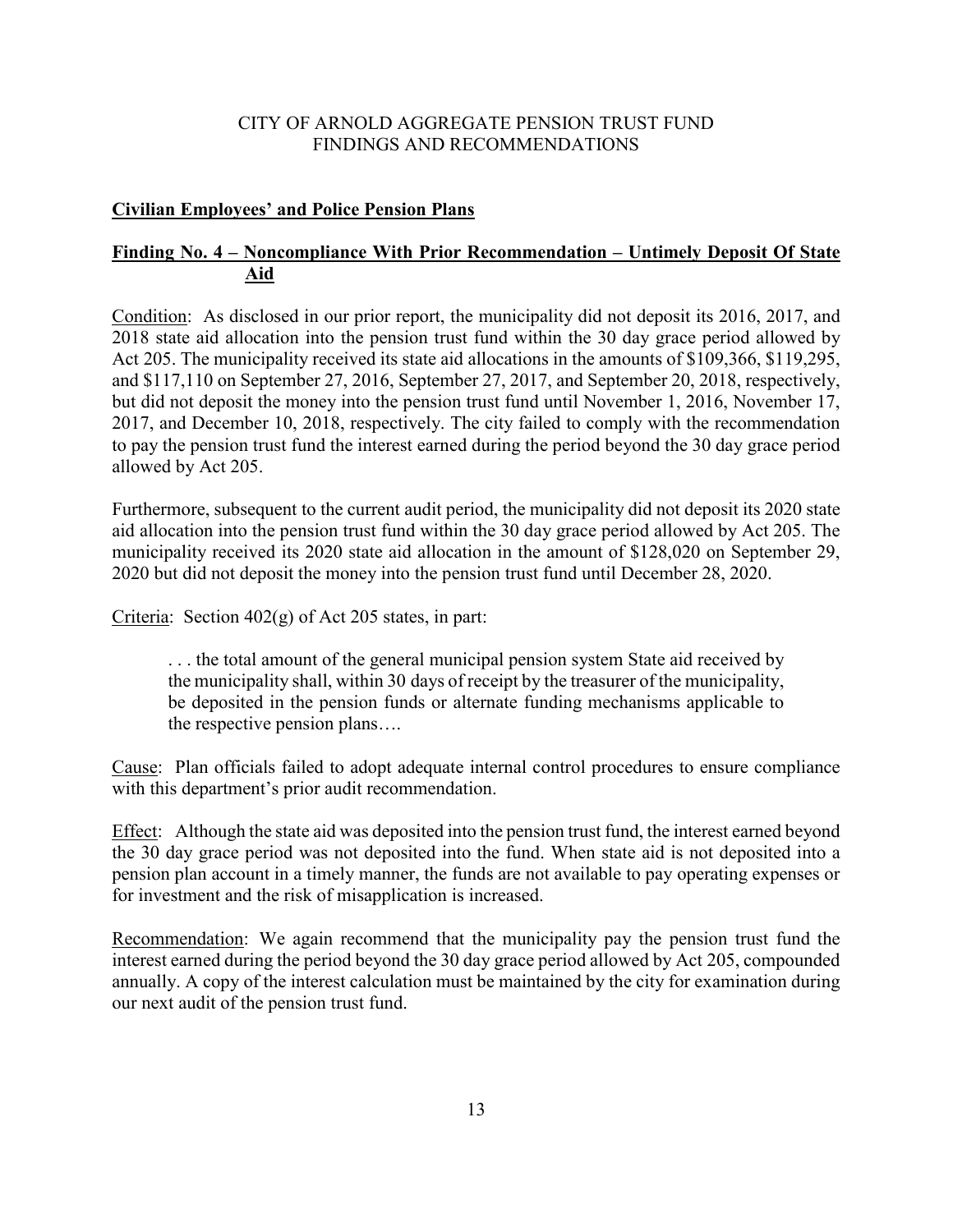## **Finding No. 4 – (Continued)**

We also recommend that plan officials develop and implement adequate internal control procedures to ensure that future state aid allocations are deposited timely in accordance with Act 205 requirements.

Management Response: Municipal officials agreed with the finding without exception.

Auditor Conclusion: Compliance will be evaluated during our next audit of the pension trust fund.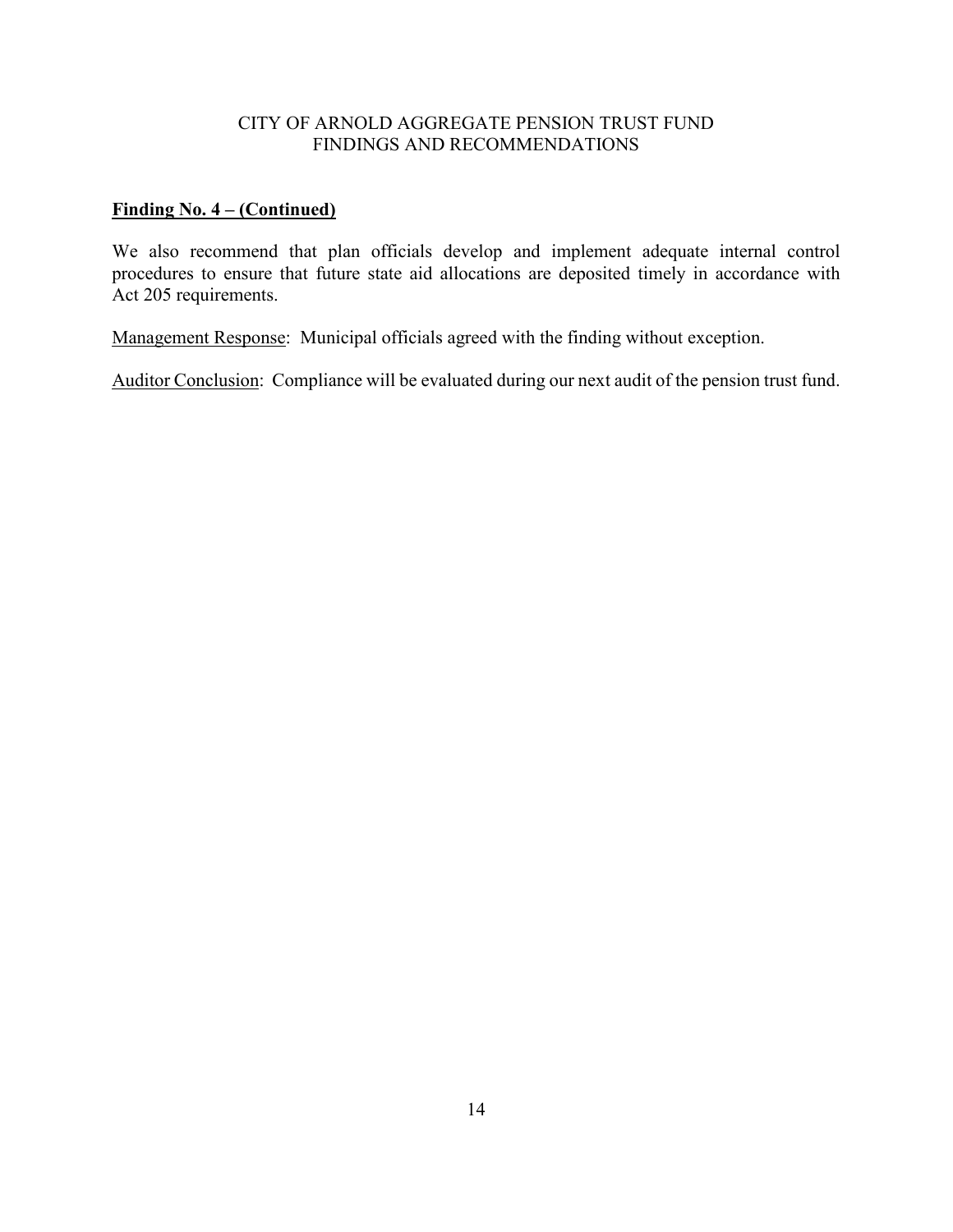#### SCHEDULE OF FUNDING PROGRESS

Historical trend information about the plan is presented herewith as supplementary information. It is intended to help users assess the plan's funding status on a going-concern basis, assess progress made in accumulating assets to pay benefits when due, and make comparisons with other state and local government retirement systems.

The actuarial information is required by Act 205 biennially. The historical information, beginning as of January 1, 2015, is as follows:

|                | (1)         | (2)             | 3)              | $\left( 4\right)$ |
|----------------|-------------|-----------------|-----------------|-------------------|
|                |             |                 | Unfunded        |                   |
|                |             | Actuarial       | (Assets in      |                   |
|                |             | Accrued         | Excess of)      |                   |
|                | Actuarial   | Liability       | Actuarial       |                   |
| Actuarial      | Value of    | $(AAL)$ -       | Accrued         | Funded            |
| Valuation      | Assets      | Entry Age       | Liability       | Ratio             |
| Date           | (a)         | (b)             | $(b) - (a)$     | (a)/(b)           |
| $01 - 01 - 15$ | \$3,058,113 | \$<br>4,242,689 | \$<br>1,184,576 | 72.1%             |
| $01 - 01 - 17$ | 3,339,674   | 4,416,110       | 1,076,436       | 75.6%             |
| $01-01-19$     | 3,052,159   | 4,950,238       | 1,898,079       | 61.7%             |

#### POLICE PENSION PLAN

Note: The market values of the plan's assets at 01-01-15, 01-01-17, and 01-01-19 have been adjusted to reflect the smoothing method described in Section 210 of Act 205, as amended, subject to a ceiling of 120 percent of the market value of assets. This method will lower contributions in years of less than expected returns and increase contributions in years of greater than expected returns. The net effect over long periods of time is to have less variance in contribution levels from year to year.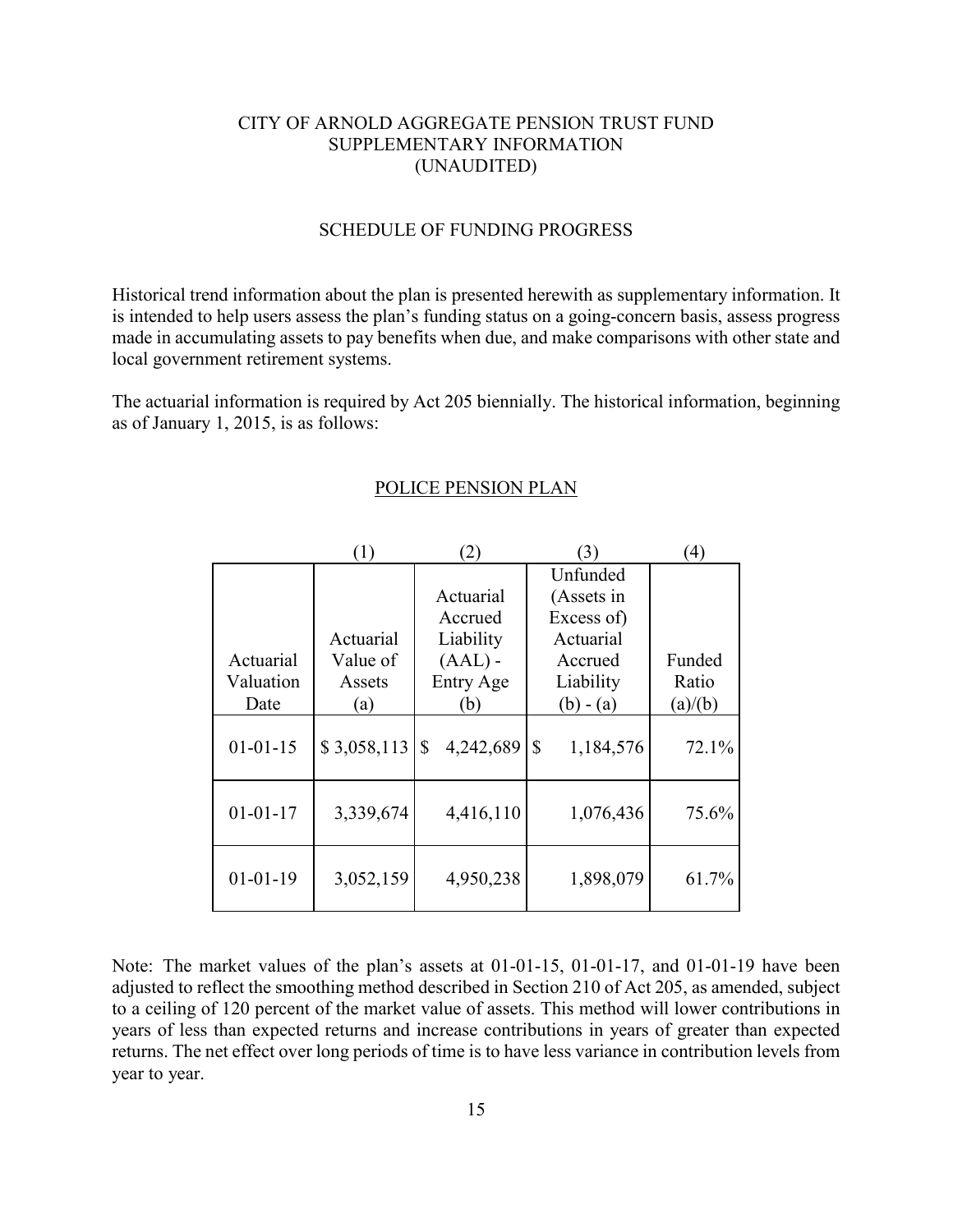#### SCHEDULE OF FUNDING PROGRESS

Historical trend information about the plan is presented herewith as supplementary information. It is intended to help users assess the plan's funding status on a going-concern basis, assess progress made in accumulating assets to pay benefits when due, and make comparisons with other state and local government retirement systems.

The actuarial information is required by Act 205 biennially. The historical information, beginning as of January 1, 2015, is as follows:

|                | (1)         | $\mathbf{2}$    | (3)           | $\left(4\right)$ |
|----------------|-------------|-----------------|---------------|------------------|
|                |             |                 | Unfunded      |                  |
|                |             | Actuarial       | (Assets in    |                  |
|                |             | Accrued         | Excess of)    |                  |
|                | Actuarial   | Liability       | Actuarial     |                  |
| Actuarial      | Value of    | $(AAL)$ -       | Accrued       | Funded           |
| Valuation      | Assets      | Entry Age       | Liability     | Ratio            |
| Date           | (a)         | (b)             | $(b) - (a)$   | (a)/(b)          |
| $01 - 01 - 15$ | \$2,634,828 | 2,998,884<br>\$ | \$<br>364,056 | 87.9%            |
| $01 - 01 - 17$ | 2,659,883   | 2,917,200       | 257,317       | 91.2%            |
| $01 - 01 - 19$ | 2,373,876   | 3,156,092       | 782,216       | 75.2%            |

#### CIVILIAN EMPLOYEES' PENSION PLAN

Note: The market values of the plan's assets at 01-01-15, 01-01-17, and 01-01-19 have been adjusted to reflect the smoothing method described in Section 210 of Act 205, as amended, subject to a ceiling of 120 percent of the market value of assets. This method will lower contributions in years of less than expected returns and increase contributions in years of greater than expected returns. The net effect over long periods of time is to have less variance in contribution levels from year to year.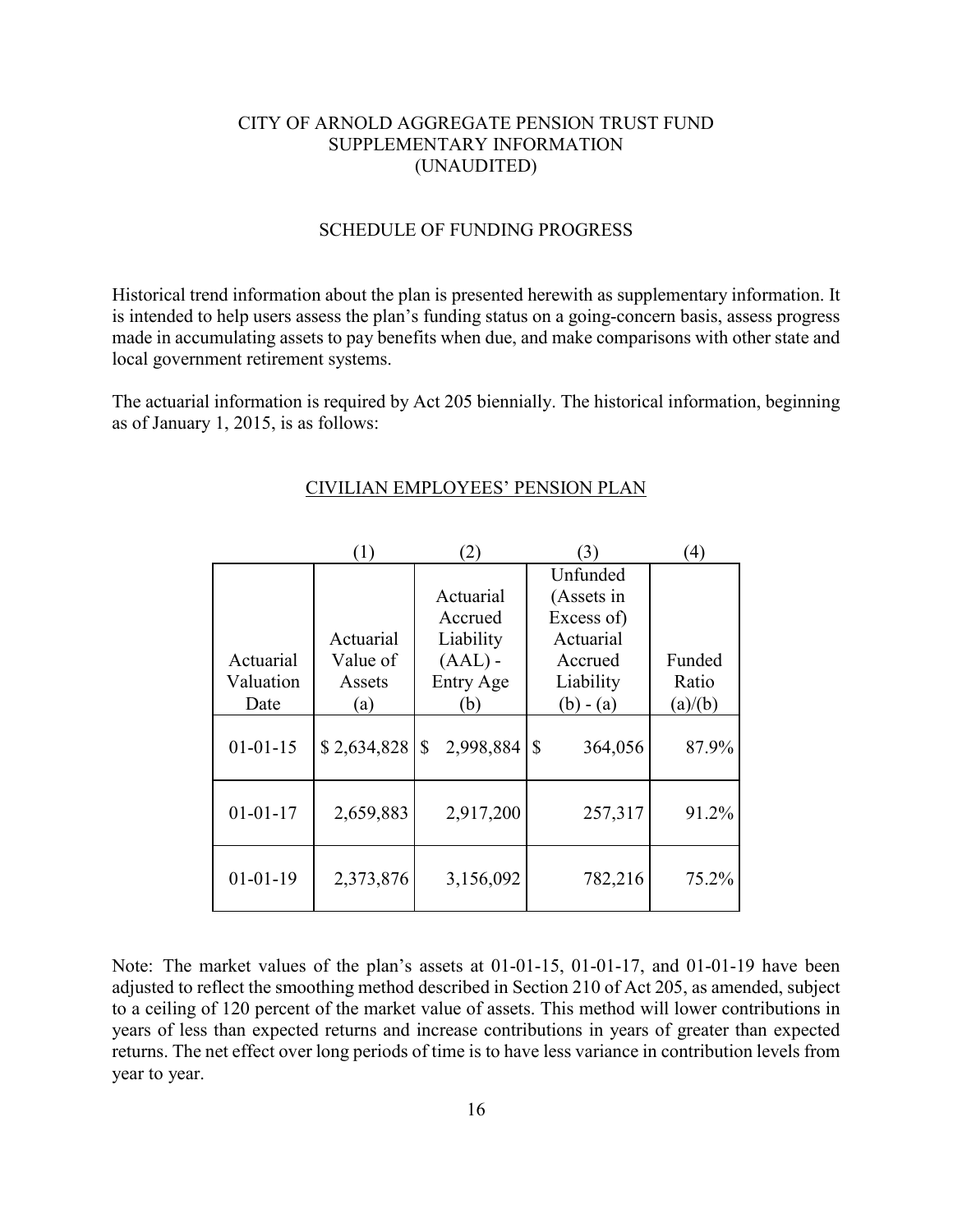The comparability of trend information is affected by changes in actuarial assumptions, benefit provisions, actuarial funding methods, accounting policies, and other changes. Those changes usually affect trends in contribution requirements and in ratios that use the actuarial accrued liability as a factor.

Analysis of the dollar amount of the actuarial value of assets, actuarial accrued liability, and unfunded (assets in excess of) actuarial accrued liability in isolation can be misleading. Expressing the actuarial value of assets as a percentage of the actuarial accrued liability (Column 4) provides one indication of the plan's funding status on a going-concern basis. Analysis of this percentage, over time, indicates whether the system is becoming financially stronger or weaker. Generally, the greater this percentage, the stronger the plan.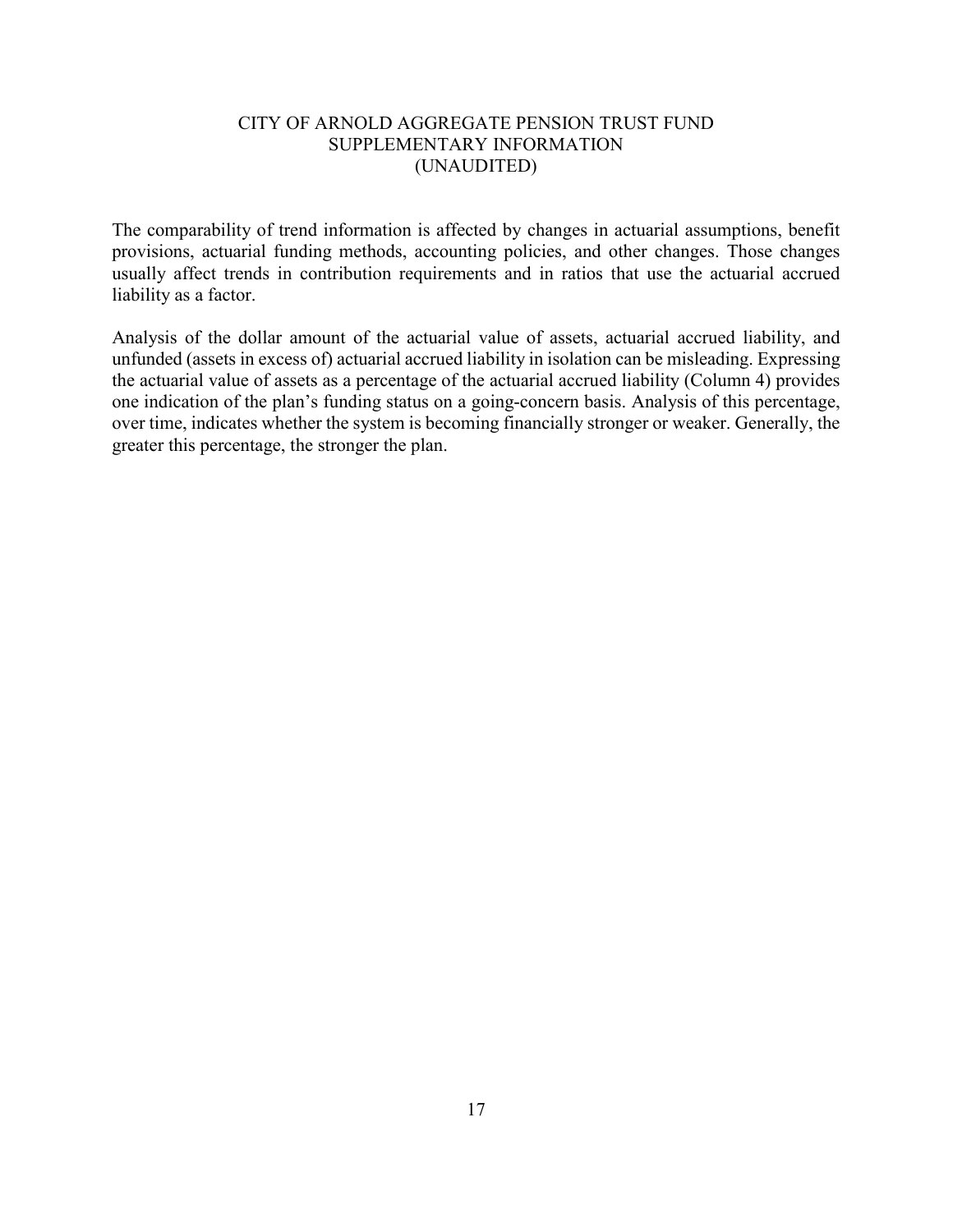## SCHEDULE OF CONTRIBUTIONS FROM EMPLOYER AND OTHER CONTRIBUTING ENTITIES

## POLICE PENSION PLAN

| Year Ended December 31 | <b>Annual Required Contribution</b>  | Percentage Contributed |
|------------------------|--------------------------------------|------------------------|
| 2014                   | $\boldsymbol{\mathsf{S}}$<br>240,643 | 100.0%                 |
| 2015                   | 285,088                              | 100.1%                 |
| 2016                   | 304,332                              | 100.0%                 |
| 2017                   | 251,022                              | 100.0%                 |
| 2018                   | 251,365                              | 100.0%                 |
| 2019                   | 242,942                              | 100.0%                 |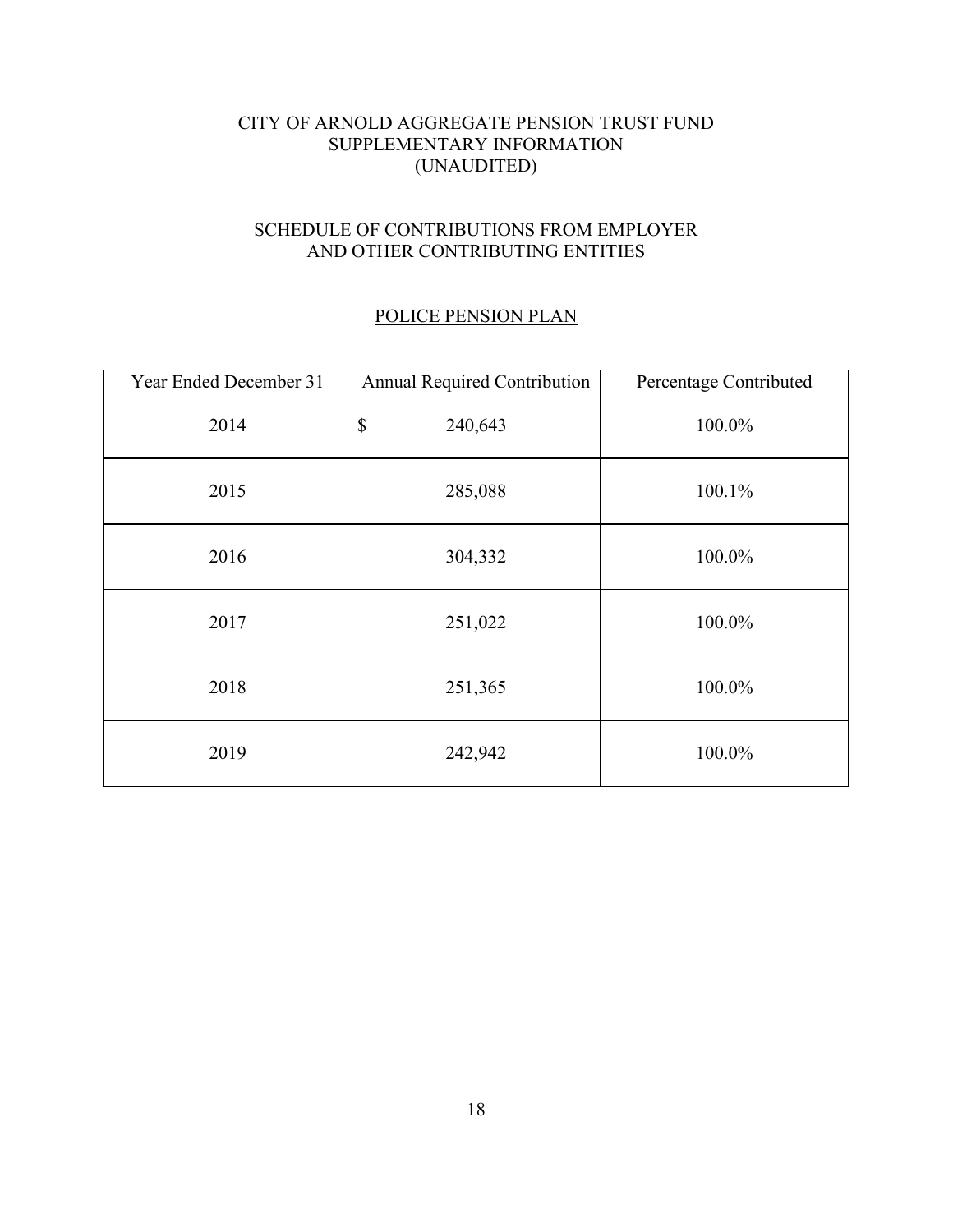## SCHEDULE OF CONTRIBUTIONS FROM EMPLOYER AND OTHER CONTRIBUTING ENTITIES

# CIVILIAN EMPLOYEES' PENSION PLAN

| Year Ended December 31 | Annual Required Contribution        | Percentage Contributed |
|------------------------|-------------------------------------|------------------------|
| 2014                   | $\boldsymbol{\mathsf{S}}$<br>99,470 | 100.0%                 |
| 2015                   | 119,663                             | 100.1%                 |
| 2016                   | 142,443                             | 100.0%                 |
| 2017                   | 99,329                              | 100.0%                 |
| 2018                   | 100,806                             | 95.4%*                 |
| 2019                   | 104,873                             | 100.0%                 |

\* See Finding No. 2 in this report.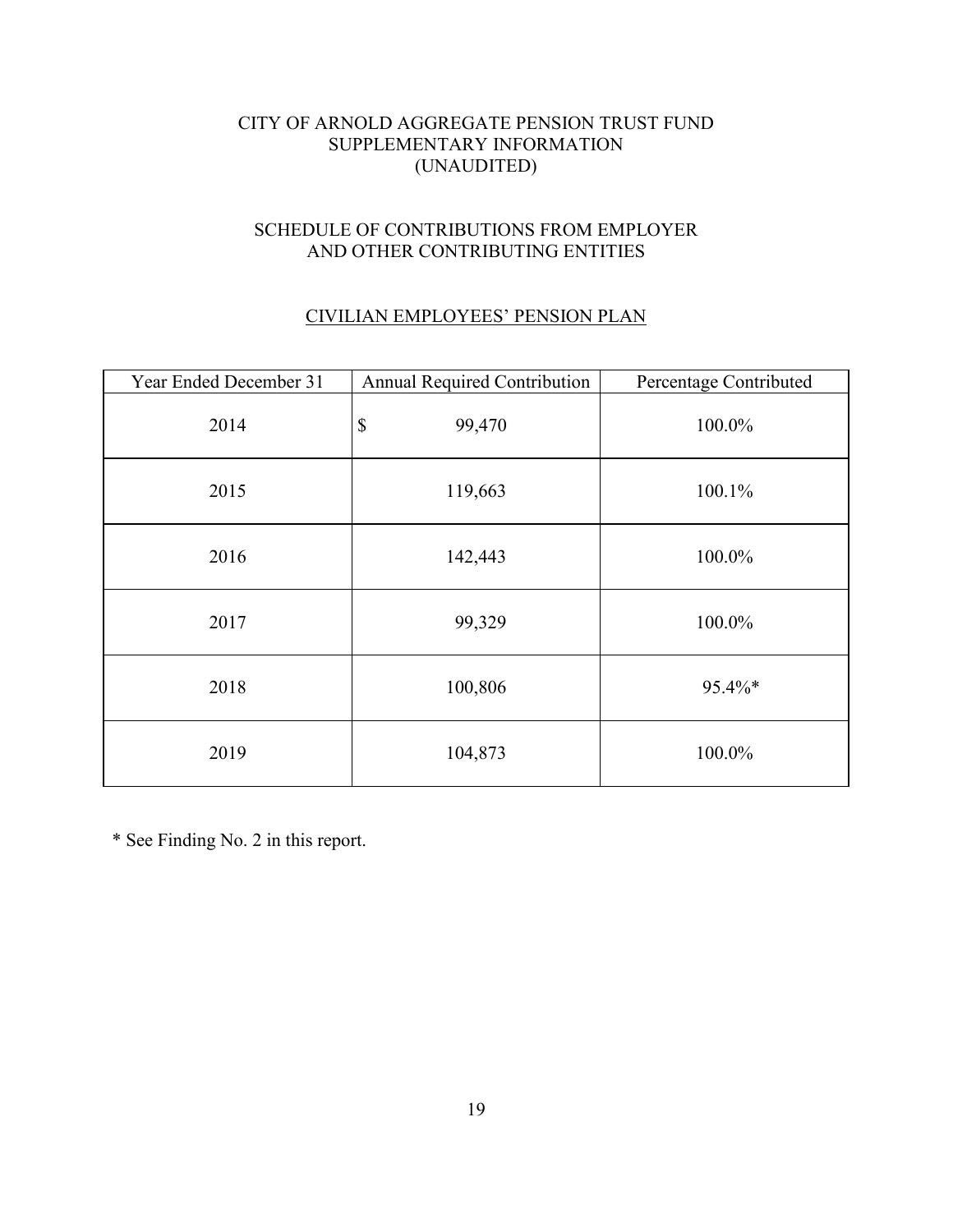## CITY OF ARNOLD AGGREGATE PENSION TRUST FUND SUPPLEMENTARY INFORMATION NOTES TO SUPPLEMENTARY SCHEDULES (UNAUDITED)

# POLICE PENSION PLAN

The information presented in the supplementary schedules was determined as part of the actuarial valuation at the date indicated. Additional information as of the latest actuarial valuation date follows:

| Actuarial valuation date      | January 1, 2019                                                                                                                                                  |
|-------------------------------|------------------------------------------------------------------------------------------------------------------------------------------------------------------|
| Actuarial cost method         | Entry age normal                                                                                                                                                 |
| Amortization method           | Level dollar, closed                                                                                                                                             |
| Remaining amortization period | 9 years                                                                                                                                                          |
| Asset valuation method        | Plan assets are valued using the<br>method described in Section 210 of<br>Act 205, as amended, subject to a<br>ceiling of 120% of the market value<br>of assets. |
| Actuarial assumptions:        |                                                                                                                                                                  |
| Investment rate of return     | $7.0\%$                                                                                                                                                          |
| Projected salary increases    | $4.0\%$                                                                                                                                                          |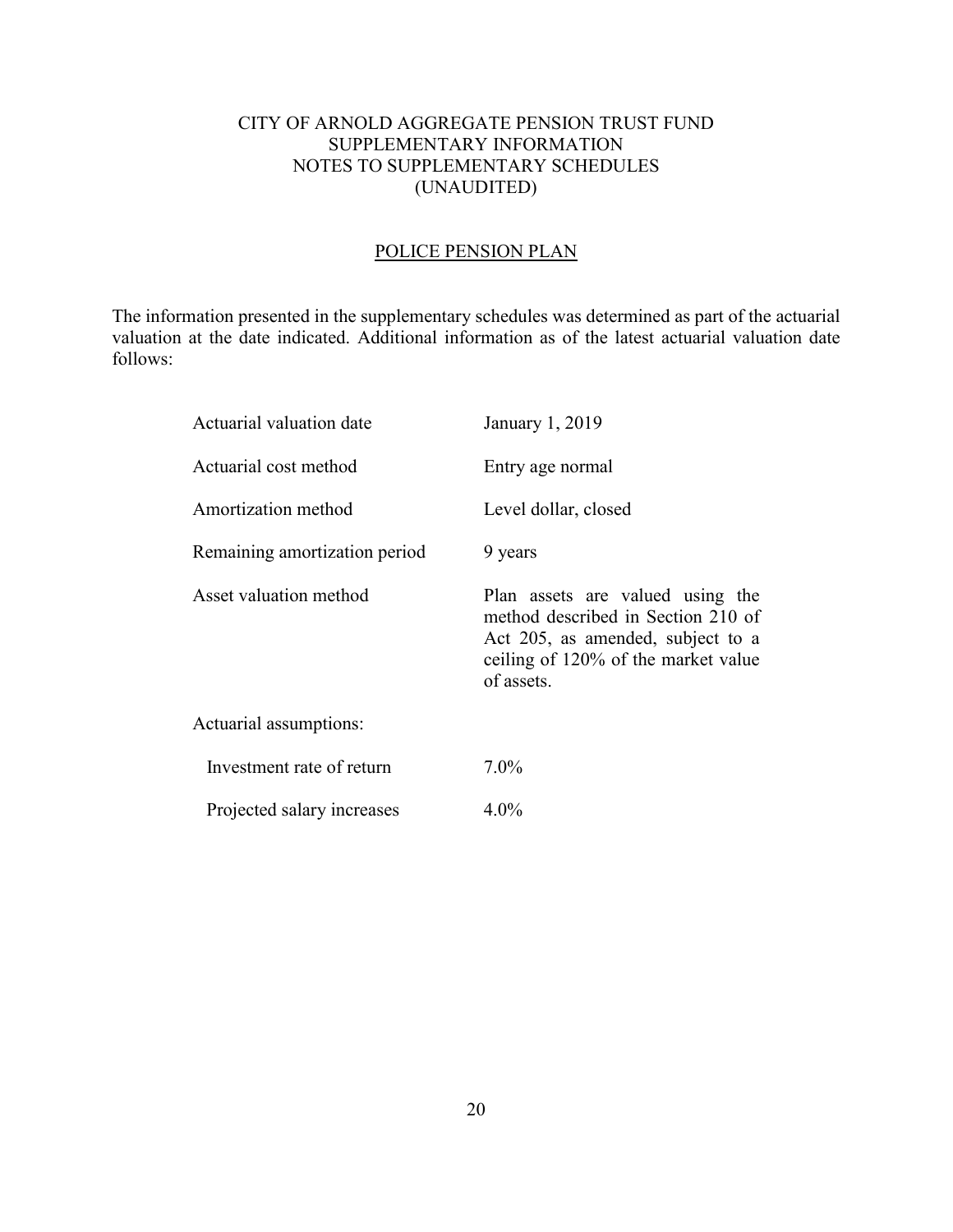## CITY OF ARNOLD AGGREGATE PENSION TRUST FUND SUPPLEMENTARY INFORMATION NOTES TO SUPPLEMENTARY SCHEDULES (UNAUDITED)

## CIVILIAN EMPLOYEES' PENSION PLAN

The information presented in the supplementary schedules was determined as part of the actuarial valuation at the date indicated. Additional information as of the latest actuarial valuation date follows:

| Actuarial valuation date      | January 1, 2019                                                                                                                                                  |
|-------------------------------|------------------------------------------------------------------------------------------------------------------------------------------------------------------|
| Actuarial cost method         | Entry age normal                                                                                                                                                 |
| Amortization method           | Level dollar, closed                                                                                                                                             |
| Remaining amortization period | 5 years                                                                                                                                                          |
| Asset valuation method        | Plan assets are valued using the<br>method described in Section 210 of<br>Act 205, as amended, subject to a<br>ceiling of 120% of the market value<br>of assets. |
| Actuarial assumptions:        |                                                                                                                                                                  |
| Investment rate of return     | $7.0\%$                                                                                                                                                          |
| Projected salary increases    | $4.0\%$                                                                                                                                                          |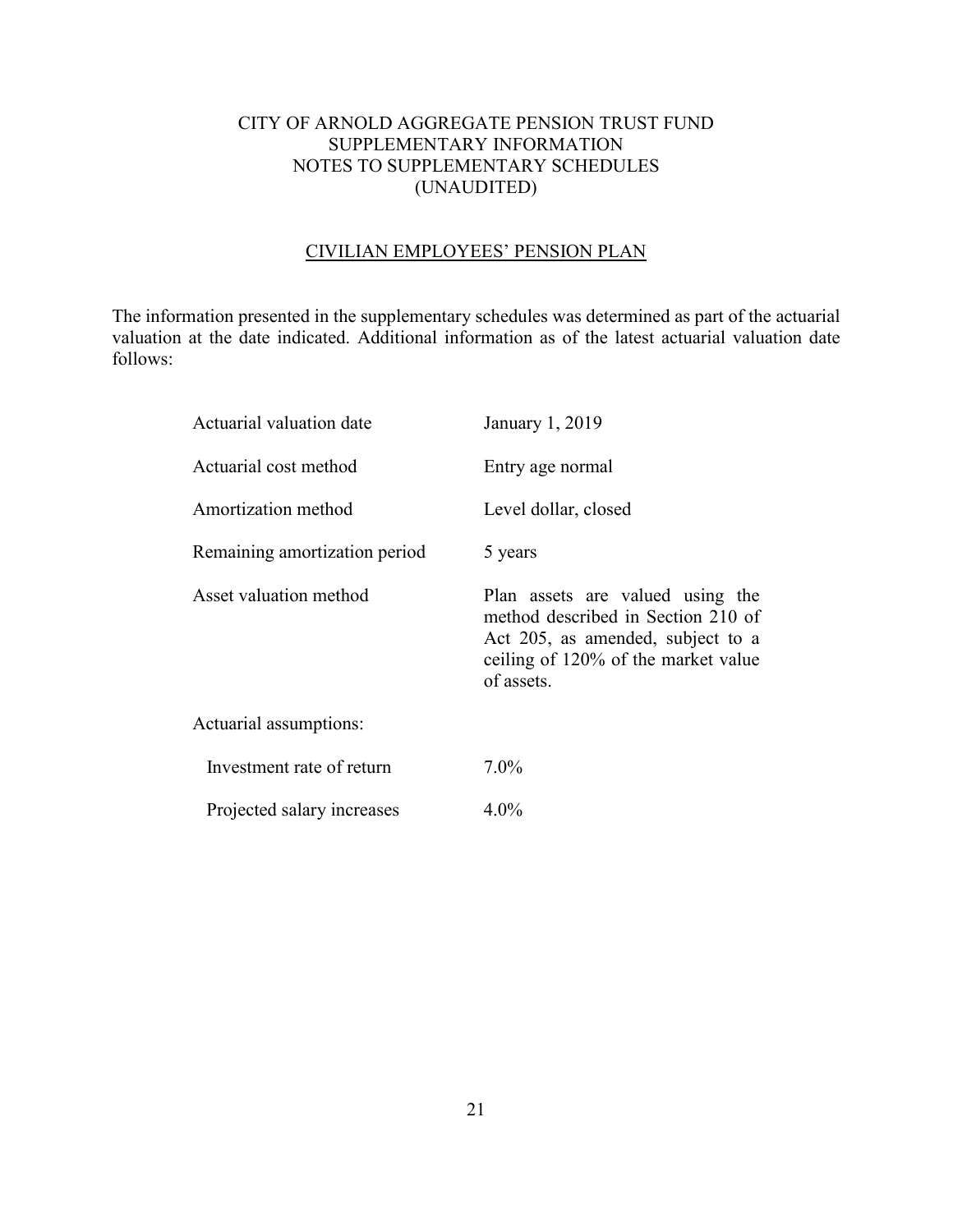## CITY OF ARNOLD AGGREGATE PENSION TRUST FUND **OBSERVATION**

# **Observation – Absence Of Measures Necessary To Ensure An Effective Transition Of Duties**

As previously disclosed to plan officials during prior audits, the city has not prepared or maintained management guidelines which describe the duties and responsibilities of municipal and plan officials in the operation of the City of Arnold Aggregate Pension Trust Fund.

Such measures are necessary to ensure an acceptable transition of duties in the event of changes in management personnel. Without such measures, the risk exists that important filing deadlines may be overlooked, fundamental plan obligations to active or retired members may not be correctly fulfilled, state aid may be adversely affected and or delayed and investment opportunities may be lost.

The city should consider preparing a written operations manual which describes, in detail, the duties of municipal and plan officials responsible for the operation of the pension trust fund. This manual should be kept on file with other important trust fund documents.